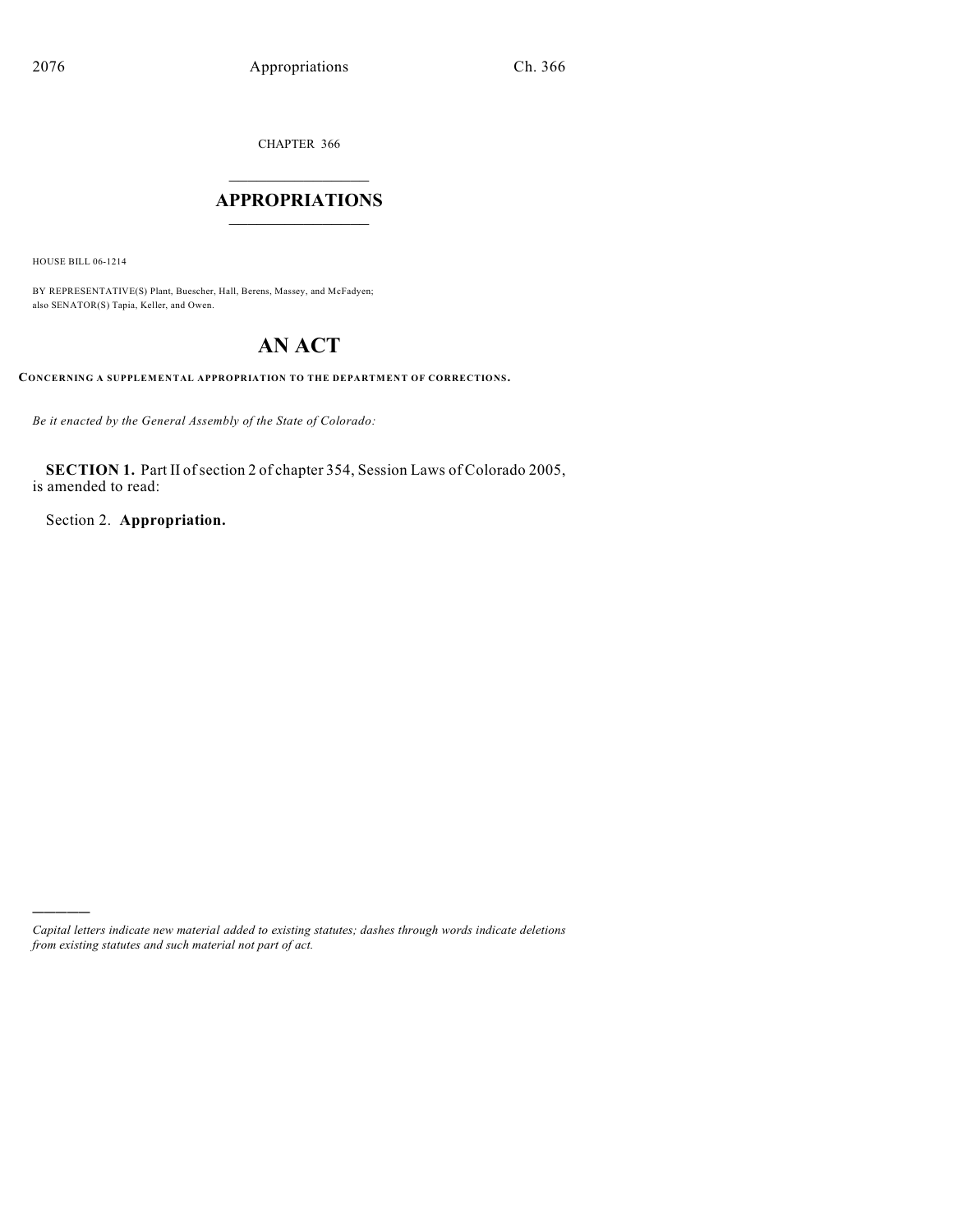|                 |              |                | <b>APPROPRIATION FROM</b> |              |               |                |  |
|-----------------|--------------|----------------|---------------------------|--------------|---------------|----------------|--|
| ITEM &          | <b>TOTAL</b> | <b>GENERAL</b> | <b>GENERAL</b>            | <b>CASH</b>  | <b>CASH</b>   | <b>FEDERAL</b> |  |
| <b>SUBTOTAL</b> |              | <b>FUND</b>    | <b>FUND</b>               | <b>FUNDS</b> | <b>FUNDS</b>  | <b>FUNDS</b>   |  |
|                 |              |                | <b>EXEMPT</b>             |              | <b>EXEMPT</b> |                |  |
|                 |              |                |                           |              |               |                |  |

### **PART II DEPARTMENT OF CORRECTIONS**

### **(1) MANAGEMENT**

| (A) Executive Director's Office Subprogram <sup>6</sup> |            |              |                 |                      |
|---------------------------------------------------------|------------|--------------|-----------------|----------------------|
| Personal Services                                       | 1,331,891  | 1,229,750    |                 | $102,141(T)^{a}$     |
|                                                         |            | $(20.6$ FTE) |                 | $(1.7$ FTE)          |
| Health, Life, and Dental                                | 15,356,132 | 14,864,479   |                 | 491,653 <sup>b</sup> |
|                                                         | 15,973,733 | 15,482,080   |                 |                      |
| Short-term Disability                                   | 450,450    | 438,660      | $160^\circ$     | $11,630^{\circ}$     |
|                                                         |            | 438,820      |                 |                      |
| S.B. 04-257 Amortization                                |            |              |                 |                      |
| <b>Equalization Disbursement</b>                        | 641,735    | 621,683      | $272^\circ$     | 19.780 <sup>b</sup>  |
|                                                         |            | 621,955      |                 |                      |
| Salary Survey and Senior                                |            |              |                 |                      |
| <b>Executive Service</b>                                | 8,676,526  | 8,449,428    | $3.082^{\circ}$ | $224,016^{\circ}$    |
|                                                         |            | 8,452,510    |                 |                      |
| Shift Differential                                      | 4,643,744  | 4,636,854    |                 | $6,890^{\circ}$      |
| Workers' Compensation                                   | 5,261,284  | 5,087,139    |                 | 174.145              |
|                                                         |            |              |                 |                      |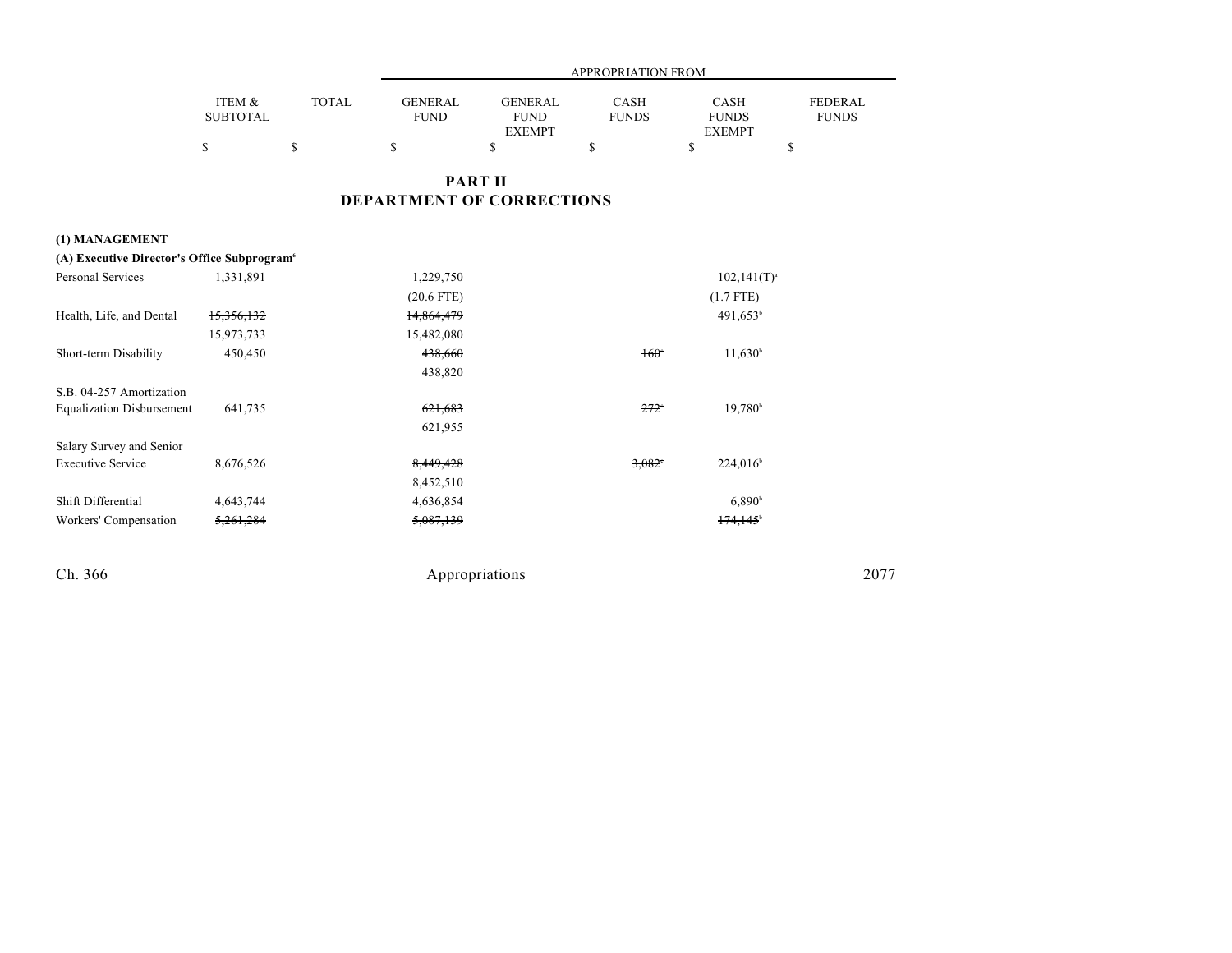|                           |                           |              | <b>APPROPRIATION FROM</b>     |                                                |                      |                                       |                                |
|---------------------------|---------------------------|--------------|-------------------------------|------------------------------------------------|----------------------|---------------------------------------|--------------------------------|
|                           | ITEM &<br><b>SUBTOTAL</b> | <b>TOTAL</b> | <b>GENERAL</b><br><b>FUND</b> | <b>GENERAL</b><br><b>FUND</b><br><b>EXEMPT</b> | CASH<br><b>FUNDS</b> | CASH<br><b>FUNDS</b><br><b>EXEMPT</b> | <b>FEDERAL</b><br><b>FUNDS</b> |
|                           | \$                        | \$           | \$                            | \$                                             | \$                   | \$                                    | \$                             |
|                           | 5,537,837                 |              | 5,354,538                     |                                                |                      | $183,299^{\circ}$                     |                                |
| <b>Operating Expenses</b> | 210,675                   |              | 187,856                       |                                                |                      | $22,819(T)^{a}$                       |                                |
|                           | 213,274                   |              | 190,455                       |                                                |                      |                                       |                                |
| Legal Services for 15,918 |                           |              |                               |                                                |                      |                                       |                                |
| hours                     | $1,107,661$ <sup>d</sup>  |              | 1,073,704                     |                                                |                      | 33,957 <sup>b</sup>                   |                                |
| Payment to Risk           |                           |              |                               |                                                |                      |                                       |                                |
| Management and Property   |                           |              |                               |                                                |                      |                                       |                                |
| Funds                     | 4,183,578                 |              | 4,045,105                     |                                                |                      | 138,473                               |                                |
|                           | 1,493,102                 |              | 1,443,682                     |                                                |                      | $49,420^{\circ}$                      |                                |
| Leased Space              | 2,463,379                 |              | 2,256,678                     |                                                | 2,563                | 204,138°                              |                                |
|                           | 2,472,729                 |              | 2,268,591                     |                                                |                      |                                       |                                |
| Capitol Complex Leased    |                           |              |                               |                                                |                      |                                       |                                |
| Space                     | 139,673                   |              | 97,073                        |                                                |                      | $42,600^{\circ}$                      |                                |
|                           | 198,340                   |              | 111,485                       |                                                |                      | $86,855^{\circ}$                      |                                |
|                           | 44,466,728                |              |                               |                                                |                      |                                       |                                |
|                           | 42,741,022                |              |                               |                                                |                      |                                       |                                |

<sup>a</sup> These amounts shall be from State Victims Assistance and Law Enforcement funds appropriated in the Division of Criminal Justice in the Department of Public Safety.

<sup>b</sup> Of these amounts, \$966,579 \$896,406 shall be from sales revenues earned by Correctional Industries, and \$133,965 \$124,239 shall be from sales revenues earned by the Canteen Operation.

These amounts shall be from fees collected for monitoring private prisons.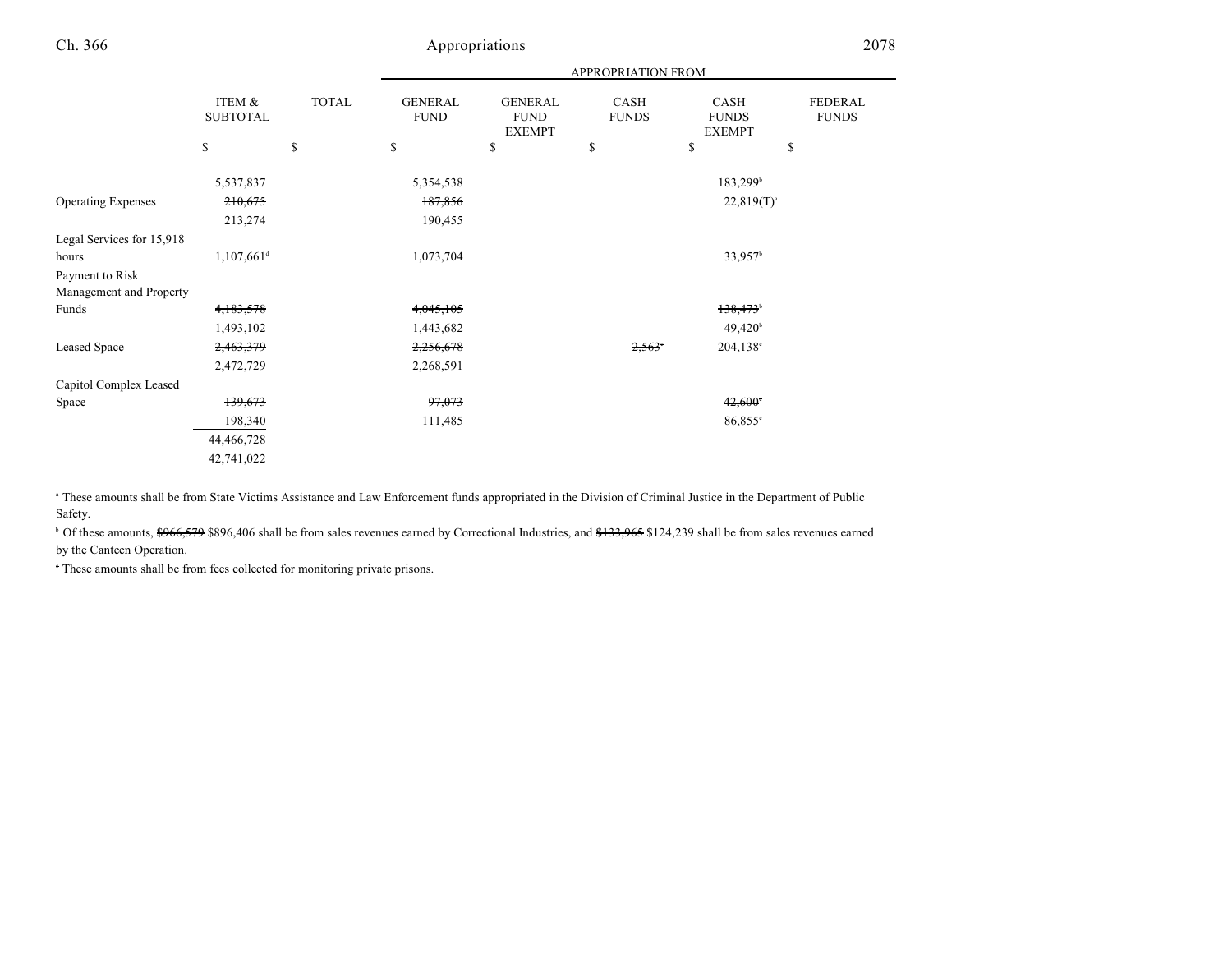<sup>d</sup> Of this amount, \$1,025,915 shall be used to purchase 15,918 hours of legal services from the Department of Law, and \$81,746 shall be used to contract for legal services from private firms for litigation related to the Rifle Correctional Center.

 $\degree$ These amounts shall be from sales revenues earned by Correctional Industries.

| (B) External Capacity Subprogram                                                                                |                                                                              |              |                       |
|-----------------------------------------------------------------------------------------------------------------|------------------------------------------------------------------------------|--------------|-----------------------|
| (1) Private Prison Monitoring Unit                                                                              |                                                                              |              |                       |
| Personal Services                                                                                               | 982,729                                                                      | 900,168      | 82,561*               |
|                                                                                                                 |                                                                              | 982,729      |                       |
|                                                                                                                 |                                                                              | $(17.0$ FTE) |                       |
| <b>Operating Expenses</b>                                                                                       | 175,793                                                                      | 160,182      | $15,611$ <sup>*</sup> |
|                                                                                                                 | 177,673                                                                      | 177,673      |                       |
|                                                                                                                 | 1,158,522                                                                    |              |                       |
|                                                                                                                 | 1,160,402                                                                    |              |                       |
|                                                                                                                 | * These amounts shall be from fees collected for monitoring private prisons. |              |                       |
| (2) Payments to House State Prisoners <sup>7, 7a</sup>                                                          |                                                                              |              |                       |
| Payments to local jails at a<br>rate of \$47.42 per inmate                                                      |                                                                              |              |                       |
| per day <sup>7b</sup>                                                                                           | 5,227,107                                                                    | 5,227,107    |                       |
|                                                                                                                 | 11,729,242                                                                   | 11,729,242   |                       |
| Payments to private<br>prisons at a rate of \$50.28                                                             |                                                                              |              |                       |
| the contract of the contract of the contract of the contract of the contract of the contract of the contract of | 71,000,077                                                                   | (0.510.052)  |                       |

| per inmate per day | 71,623,377 | 68,518,952 | 3,104,425° |
|--------------------|------------|------------|------------|
|                    | 66,509,906 | 66,509,906 |            |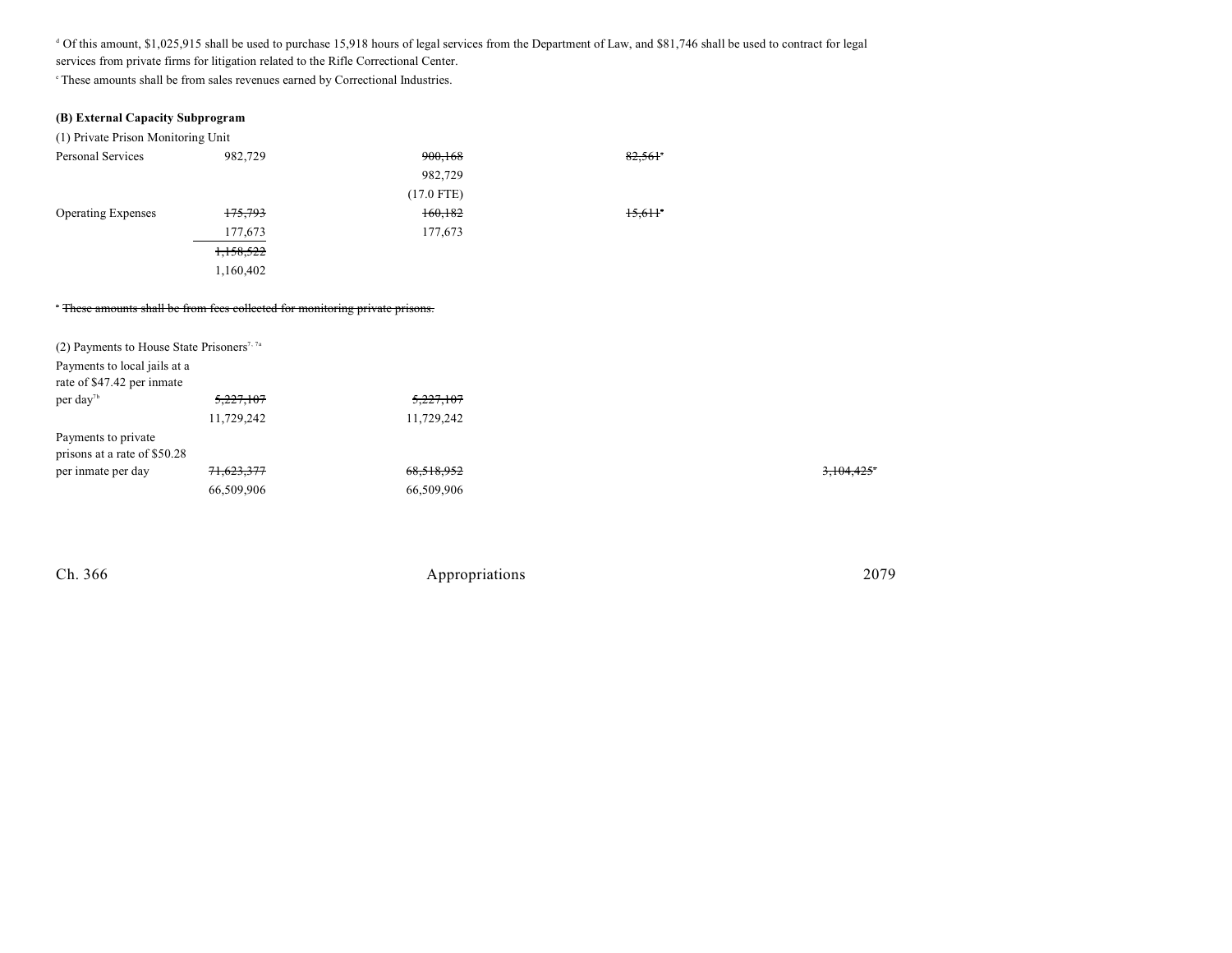|                                                                                     |                           |              | APPROPRIATION FROM            |                                                |                             |                                              |                         |
|-------------------------------------------------------------------------------------|---------------------------|--------------|-------------------------------|------------------------------------------------|-----------------------------|----------------------------------------------|-------------------------|
|                                                                                     | ITEM &<br><b>SUBTOTAL</b> | <b>TOTAL</b> | <b>GENERAL</b><br><b>FUND</b> | <b>GENERAL</b><br><b>FUND</b><br><b>EXEMPT</b> | <b>CASH</b><br><b>FUNDS</b> | <b>CASH</b><br><b>FUNDS</b><br><b>EXEMPT</b> | FEDERAL<br><b>FUNDS</b> |
|                                                                                     | \$                        | \$           | \$                            | \$                                             | \$                          | \$                                           | \$                      |
| Payments to pre-release<br>parole revocation facilities<br>at a rate of \$50.28 per |                           |              |                               |                                                |                             |                                              |                         |
| inmate per day                                                                      | 7,501,022                 |              | 7,501,022                     |                                                |                             |                                              |                         |
|                                                                                     | 6,132,149                 |              | 6,132,149                     |                                                |                             |                                              |                         |
| <b>Community Corrections</b>                                                        |                           |              |                               |                                                |                             |                                              |                         |
| Programs                                                                            | 3,865,450                 |              | 3,865,450                     |                                                |                             |                                              |                         |
|                                                                                     | 3,045,564                 |              | 3,045,564                     |                                                |                             |                                              |                         |
|                                                                                     | 88,216,956                |              |                               |                                                |                             |                                              |                         |
|                                                                                     | 87,416,861                |              |                               |                                                |                             |                                              |                         |

<sup>\*</sup> This amount shall be from a federal reimbursement for housing illegal aliens that is anticipated to be awarded in fiscal year 2005-06 and is subject to appropriation by the General Assembly.

| (C) Inspector General Subprogram |           |              |                 |         |
|----------------------------------|-----------|--------------|-----------------|---------|
| Personal Services                | 3,088,637 | 3,088,637    |                 |         |
|                                  |           | $(46.0$ FTE) |                 |         |
| <b>Operating Expenses</b>        | 245,554   | 245,554      |                 |         |
|                                  | 251,773   | 251,773      |                 |         |
| <b>Inspector General Grants</b>  | 308,434   |              | 53.979(T)       | 254,455 |
|                                  | 492,779   |              | $86,930(T)^{a}$ | 405,849 |
|                                  | 3,642,625 |              |                 |         |

| <del>53,979(T)</del> * | 254,455 |
|------------------------|---------|
| $86,930(T)^{3}$        | 405,849 |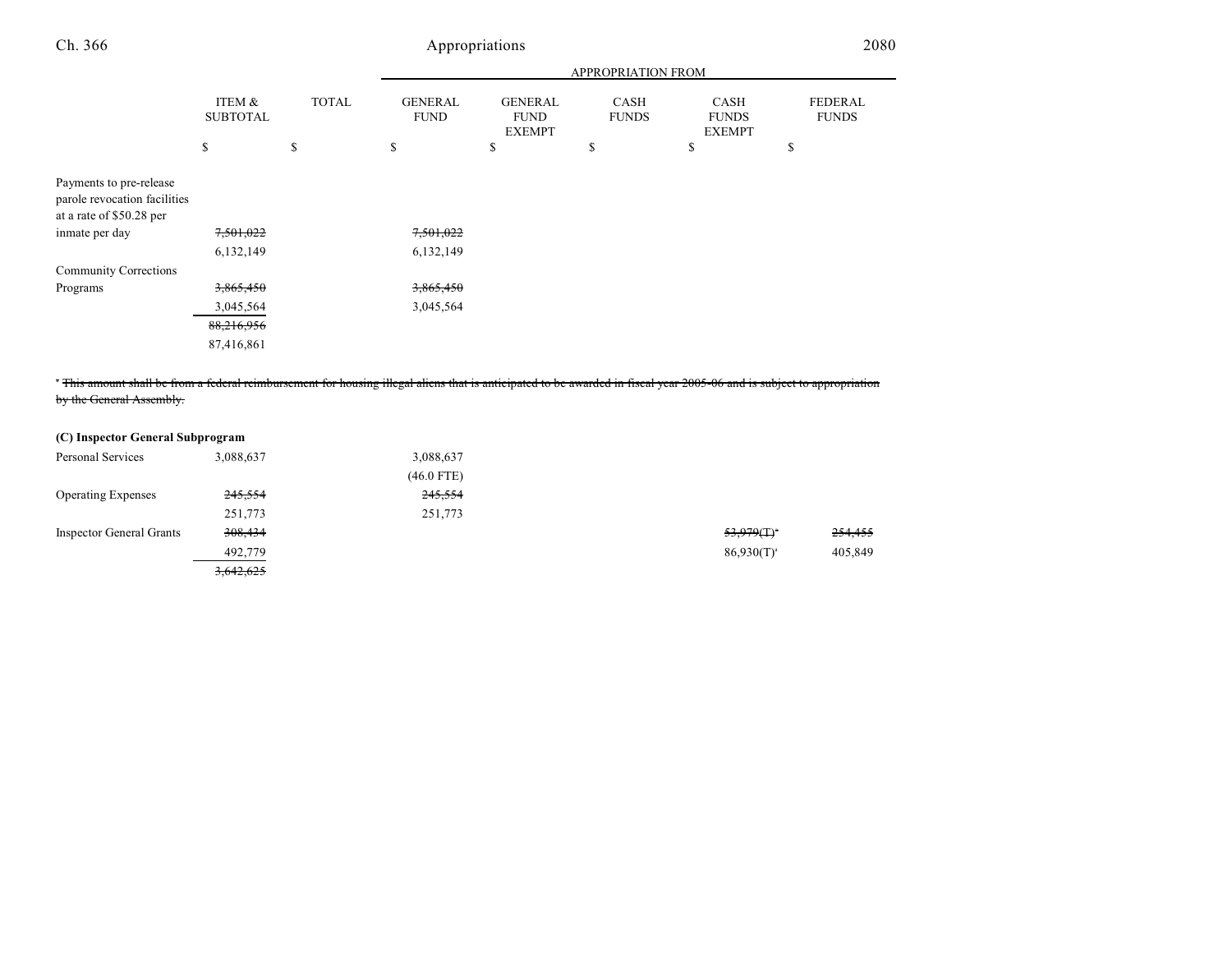3,833,189

<sup>a</sup> This amount shall be from federal funds transferred from the Division of Criminal Justice in the Department of Public Safety.

#### 137,484,831 135,151,474

### **(2) INSTITUTIONS**

#### **(A) Utilities Subprogram**

| Utilities <sup>8</sup> | <del>17,807,121</del> | <del>16,961,812</del> | 845.309 <sup>*</sup> |
|------------------------|-----------------------|-----------------------|----------------------|
|                        | 20,431,323            | 19,461,442            | 969,881 <sup>a</sup> |

This amount shall be from sales revenues earned by Correctional Industries. <sup>a</sup>

| (B) Maintenance Subprogram |               |            |
|----------------------------|---------------|------------|
| Personal Services          | 15,491,075    |            |
|                            | $(287.1$ FTE) |            |
| <b>Operating Expenses</b>  | 4,200,470     |            |
|                            | 4,253,001     |            |
| Purchase of Services       | 168,877       |            |
|                            | 19,860,422    | 19,860,422 |
|                            | 19,912,953    | 19,912,953 |
|                            |               |            |

#### **(C) Housing and Security Subprogram**

| Personal Services | 131,730,553 |
|-------------------|-------------|
|                   | 131,805,459 |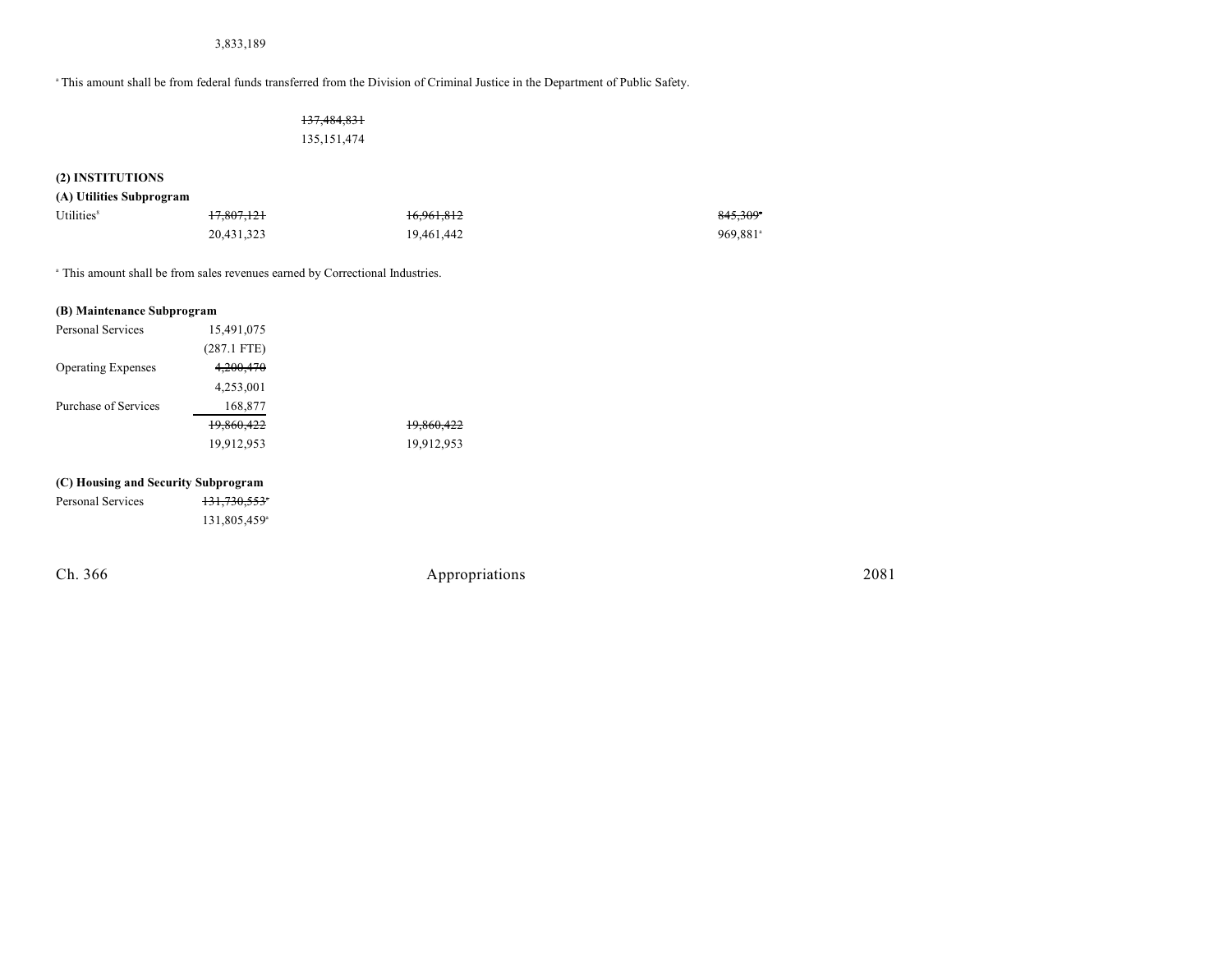#### APPROPRIATION FROM ITEM & SUBTOTAL TOTAL GENERAL FUND GENERAL FUND EXEMPT CASH FUNDS CASH FUNDS EXEMPT FEDERAL FUNDS  $\texttt{s}$   $\texttt{s}$   $\texttt{s}$   $\texttt{s}$   $\texttt{s}$   $\texttt{s}$ Ch. 366 Appropriations 2082  $(2,798.5$  FTE $)$ (2,800.3 FTE) Operating Expenses 1,552,981 1,594,363 START-UP COSTS 2,684

<sup>a</sup> In addition to the funding provided in this line, it is the intent of the General Assembly that the Department of Corrections utilize the \$1,971,680 General Fund appropriation contained in Sections 17-1-135 (1) (c), 17-1-136 (1) (e), 17-1-137 (1) (e), 17-1-138 (1) (e), 17-1-140 (1) (d), 17-1-141 (1) (d), 17-1-142 (1) (d) (II), 17-1-143 (1) (d), 17-1-145 (1) (b), 17-1-148 (1) (c), 17-1-149 (1) (b) (II), 17-1-151 (1) (b), C.R.S. for these purposes.

133,283,534 133,283,534 133,402,506 133,402,506

#### **(D) Food Service Subprogram**

28,010,834

| Personal Services         | 12,714,814 | 12,714,814    |                  |
|---------------------------|------------|---------------|------------------|
|                           |            | $(251.1$ FTE) |                  |
| <b>Operating Expenses</b> | 14,799,330 | 14,719,330    | $80,000^{\circ}$ |
|                           | 14,805,698 | 14,725,698    |                  |
| Purchase of Services      | 490,322    | 490,322       |                  |
|                           |            |               |                  |
|                           | 28,004,466 |               |                  |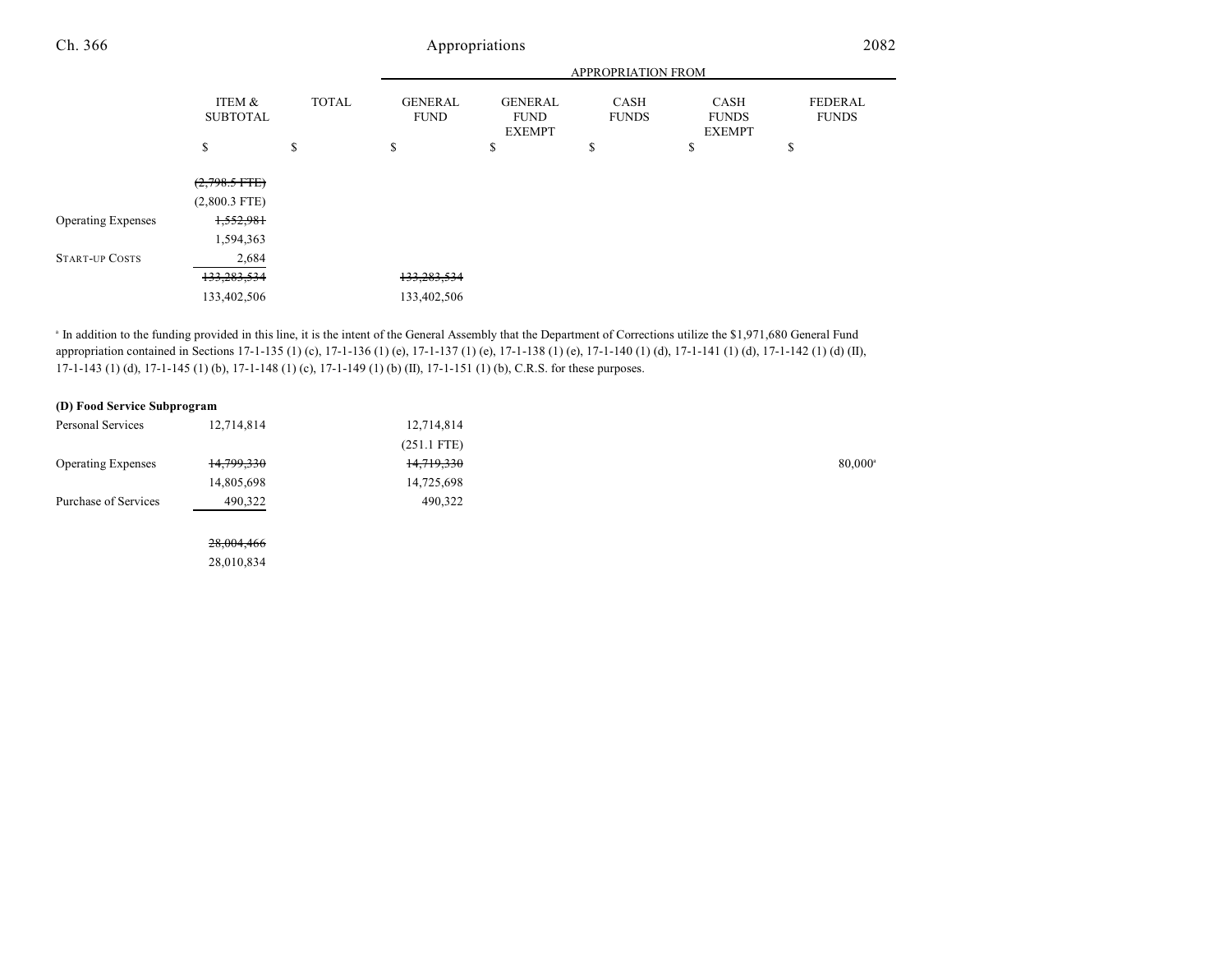<sup>a</sup> This amount is anticipated to be received from the U.S. Department of Agriculture.

#### **(E) Medical Services Subprogram**

| <b>Personal Services</b>      | 23, 213, 267 | 22,988,588       | 224,679 <sup>a</sup> |
|-------------------------------|--------------|------------------|----------------------|
|                               | 23, 283, 493 | 23,058,814       |                      |
|                               |              | $(405.8$ FTE $)$ | $(3.0$ FTE)          |
|                               |              | $(407.1$ FTE)    |                      |
| <b>Operating Expenses</b>     | 2,436,008    | 2,436,008        |                      |
|                               | 2,544,305    | 2,544,305        |                      |
| Purchase of                   |              |                  |                      |
| Pharmaceuticals               | 8,585,719    | 8,585,719        |                      |
|                               | 9,664,000    | 9,664,000        |                      |
| Purchase of Medical           |              |                  |                      |
| Services from Other           |              |                  |                      |
| <b>Medical Facilities</b>     | 24,256,619   | 24,256,619       |                      |
|                               | 20,503,733   | 20,503,733       |                      |
| Purchase of Medical           |              |                  |                      |
| Services from State           |              |                  |                      |
| Hospital                      | 2,805,893    | 2,805,893        |                      |
|                               | 1,481,933    | 1,481,933        |                      |
| Catastrophic Medical          |              |                  |                      |
| Expenses                      | 1,518,457    | 1,518,457        |                      |
|                               | 3,919,380    | 3,919,380        |                      |
| <b>Service Contracts</b>      | 1,567,715    | 1,567,715        |                      |
| <b>Medical Service Grants</b> | 114,228      |                  | $114,228(T)^{6}$     |
| <b>START-UP COSTS</b>         | 12,998       | 12,998           |                      |
|                               |              |                  |                      |
|                               |              |                  |                      |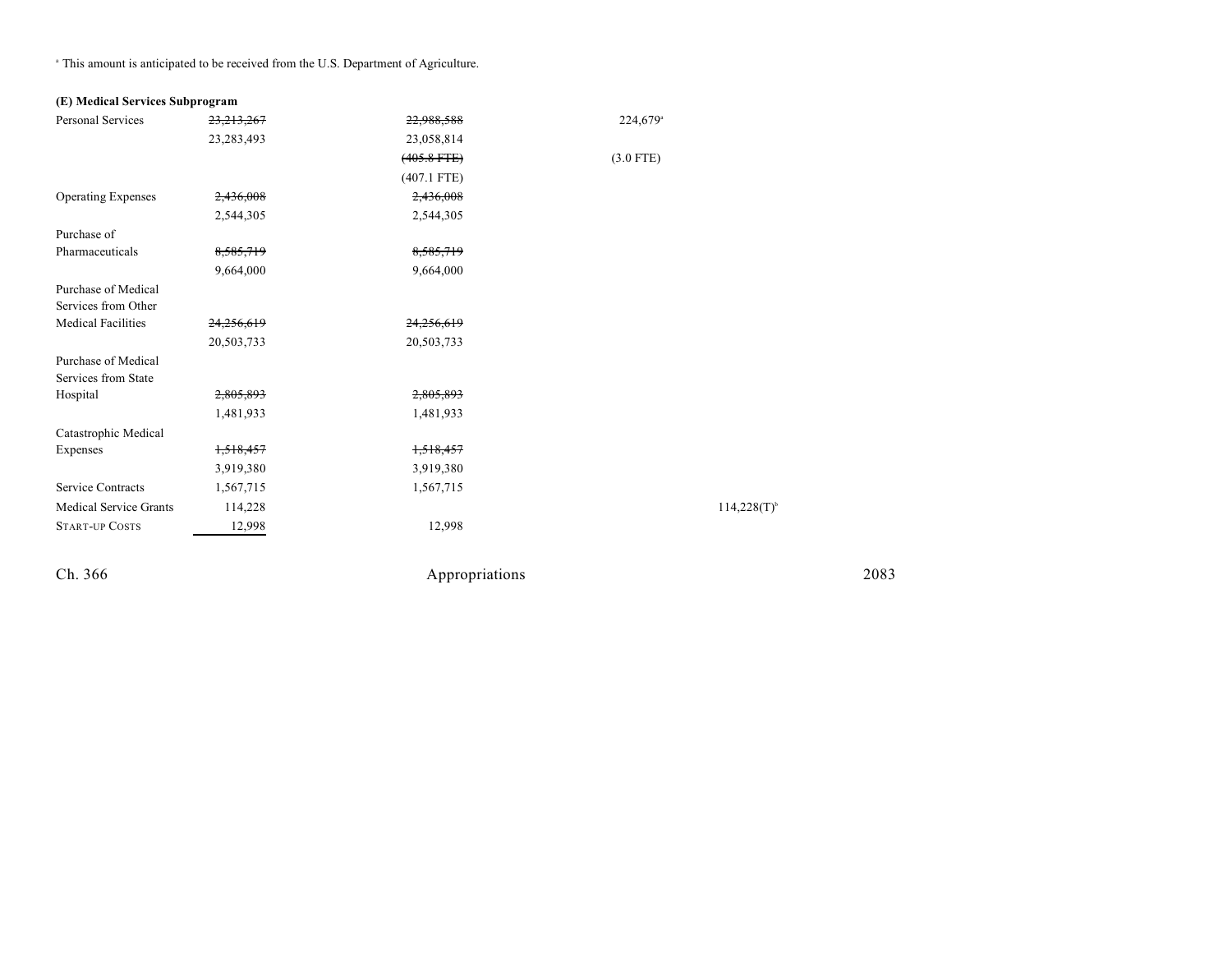|                           |              |                               |                               | <b>APPROPRIATION FROM</b> |                             |                                |
|---------------------------|--------------|-------------------------------|-------------------------------|---------------------------|-----------------------------|--------------------------------|
| ITEM &<br><b>SUBTOTAL</b> | <b>TOTAL</b> | <b>GENERAL</b><br><b>FUND</b> | <b>GENERAL</b><br><b>FUND</b> | CASH<br><b>FUNDS</b>      | <b>CASH</b><br><b>FUNDS</b> | <b>FEDERAL</b><br><b>FUNDS</b> |
|                           |              |                               | <b>EXEMPT</b>                 |                           | <b>EXEMPT</b>               |                                |
|                           |              | S                             |                               |                           | \$                          |                                |
| 64,497,906                |              |                               |                               |                           |                             |                                |

63,091,785

 $^{\circ}$  This amount shall be from inmate medical fees pursuant to Section 17-1-113, C.R.S.

<sup>b</sup> This amount shall be from federal funds transferred from the Division of Criminal Justice in the Department of Public Safety.

| (F) Laundry                    |               |                       |
|--------------------------------|---------------|-----------------------|
| Subprogram                     |               |                       |
| Personal Services              | 1,925,355     |                       |
|                                | $(36.4$ FTE)  |                       |
| <b>Operating Expenses</b>      | 1,866,800     |                       |
|                                | 3,792,155     | 3,792,155             |
| (G) Superintendents Subprogram |               |                       |
| Personal Services              | 9,325,306     |                       |
|                                | $(165.2$ FTE) |                       |
| <b>Operating Expenses</b>      | 2,954,697     |                       |
| Dress Out                      | 581,097       |                       |
| <b>START-UP COSTS</b>          | 345,600       |                       |
|                                | 12,861,100    | <del>12,861,100</del> |
|                                | 13,206,700    | 13,206,700            |
|                                |               |                       |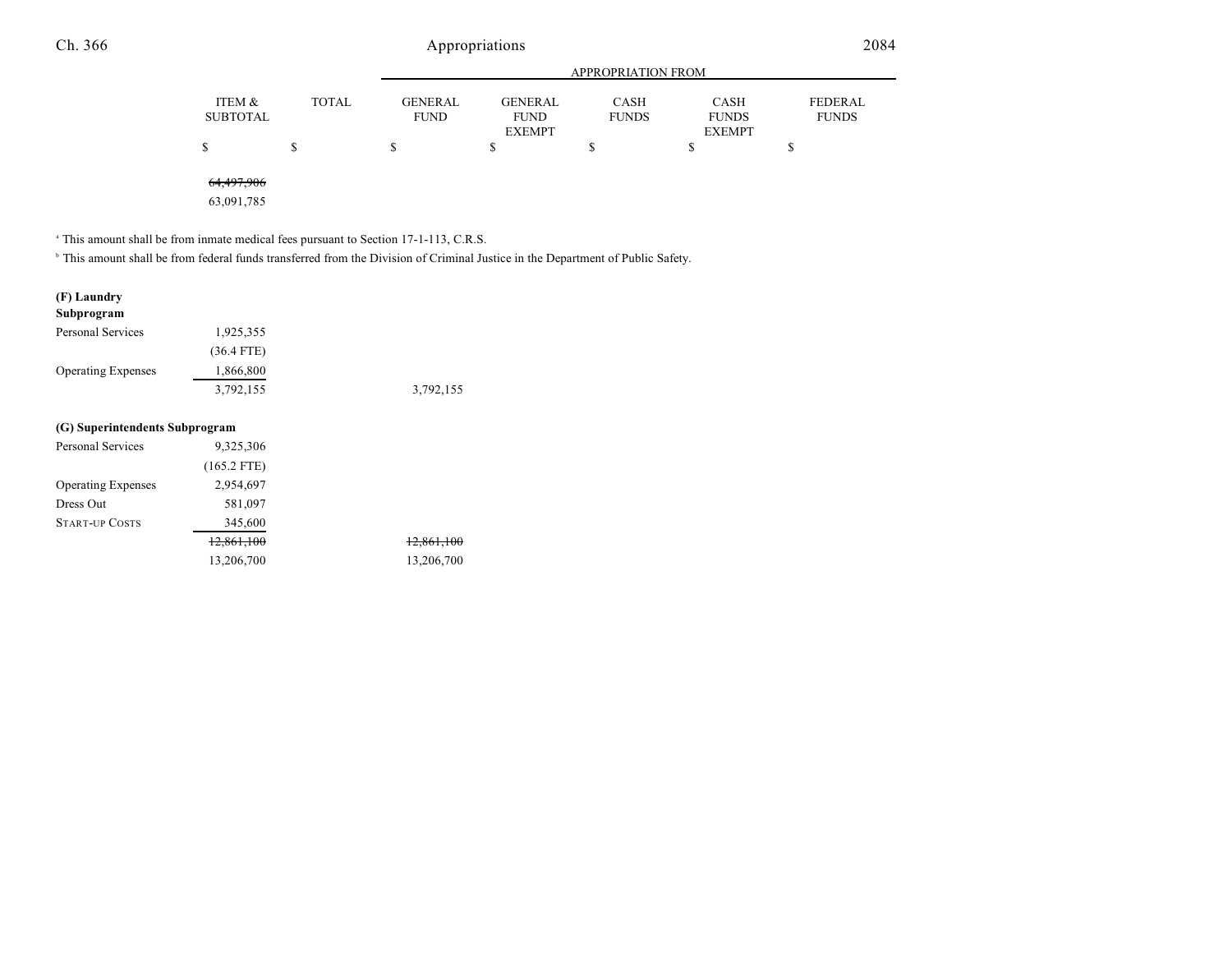#### **(H) Boo t Cam p S u b program**

| Personal Services         | 1,631,668    |           |
|---------------------------|--------------|-----------|
|                           | $(32.7$ FTE) |           |
| <b>Operating Expenses</b> | 52,419       |           |
|                           | 1,684,087    | 1,684,087 |

#### **(I) Youthful Offender System**

| Subprogram                |                       |  |
|---------------------------|-----------------------|--|
| <b>Personal Services</b>  | 8,966,421             |  |
|                           | $(172.9$ FTE)         |  |
| <b>Operating Expenses</b> | 180,394               |  |
|                           | 182,323               |  |
| <b>Contract Services</b>  | 28,820                |  |
| Purchase of Services      | 1,331,388             |  |
|                           | <del>10,507,023</del> |  |
|                           | 10,508,952            |  |

#### **(J) Case Manage men t S u b program**

| Personal Services         | <del>13,216,553</del> |
|---------------------------|-----------------------|
|                           | 13,291,496            |
|                           | $(218.0 \text{ FTE})$ |
|                           | $(219.7$ FTE)         |
| <b>Operating Expenses</b> | 124.105               |
|                           | 150,452               |
| <b>START-UP COSTS</b>     | 17,190                |

Ch. 366

Appropr iat

10,507,023 10,507,023 10,508,952 10,508,952

ions 2085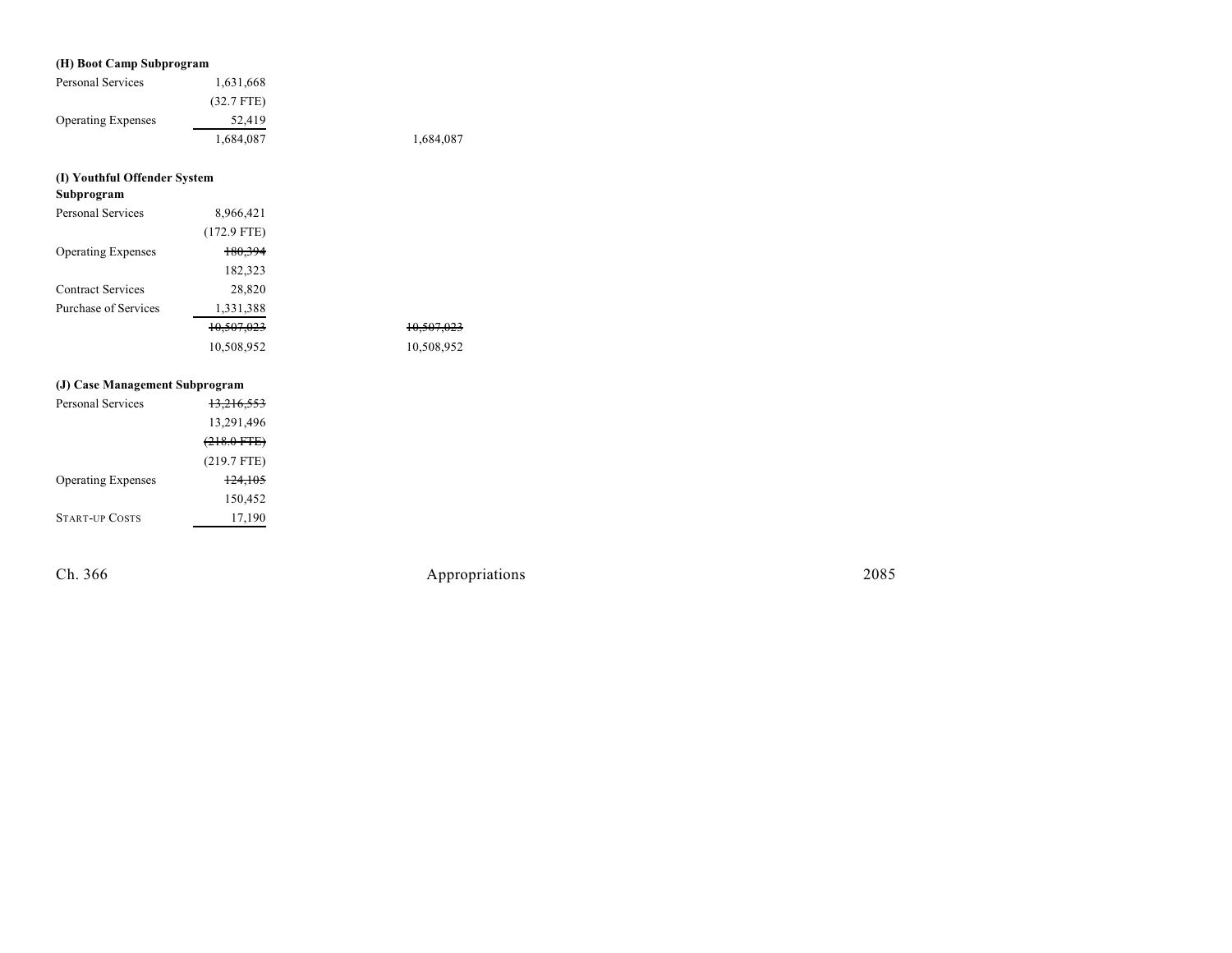|                                            |                           |              |                               |                                                | <b>APPROPRIATION FROM</b> |                                       |                         |
|--------------------------------------------|---------------------------|--------------|-------------------------------|------------------------------------------------|---------------------------|---------------------------------------|-------------------------|
|                                            | ITEM &<br><b>SUBTOTAL</b> | <b>TOTAL</b> | <b>GENERAL</b><br><b>FUND</b> | <b>GENERAL</b><br><b>FUND</b><br><b>EXEMPT</b> | CASH<br><b>FUNDS</b>      | CASH<br><b>FUNDS</b><br><b>EXEMPT</b> | FEDERAL<br><b>FUNDS</b> |
|                                            | $\mathbb{S}$              | \$           | $\mathbb S$                   | \$                                             | \$                        | \$                                    | \$                      |
|                                            | 13,340,658<br>13,459,138  |              | 13,340,658<br>13,459,138      |                                                |                           |                                       |                         |
| (K) Mental Health Subprogram <sup>8a</sup> |                           |              |                               |                                                |                           |                                       |                         |
| <b>Personal Services</b>                   | 4,632,170                 |              |                               |                                                |                           |                                       |                         |
|                                            | 4,656,672                 |              |                               |                                                |                           |                                       |                         |
|                                            | $(69.5$ FTE)              |              |                               |                                                |                           |                                       |                         |
|                                            | $(69.9$ FTE)              |              |                               |                                                |                           |                                       |                         |
| <b>Operating Expenses</b>                  | 53,497                    |              |                               |                                                |                           |                                       |                         |
| <b>Medical Contract Services</b>           | 469,730                   |              |                               |                                                |                           |                                       |                         |
| <b>START-UP COSTS</b>                      | 3,438                     |              |                               |                                                |                           |                                       |                         |
|                                            | 5,155,397                 |              | 5,155,397                     |                                                |                           |                                       |                         |
|                                            | 5,183,337                 |              | 5,183,337                     |                                                |                           |                                       |                         |
| (L) Inmate Pay                             |                           |              |                               |                                                |                           |                                       |                         |
| Subprogram                                 | 1,376,374                 |              | 1,376,374                     |                                                |                           |                                       |                         |
| (M) San Carlos Subprogram                  |                           |              |                               |                                                |                           |                                       |                         |
| Personal Services                          | 10,997,020                |              |                               |                                                |                           |                                       |                         |
|                                            | $(196.1$ FTE)             |              |                               |                                                |                           |                                       |                         |
| <b>Operating Expenses</b>                  | 197,821                   |              |                               |                                                |                           |                                       |                         |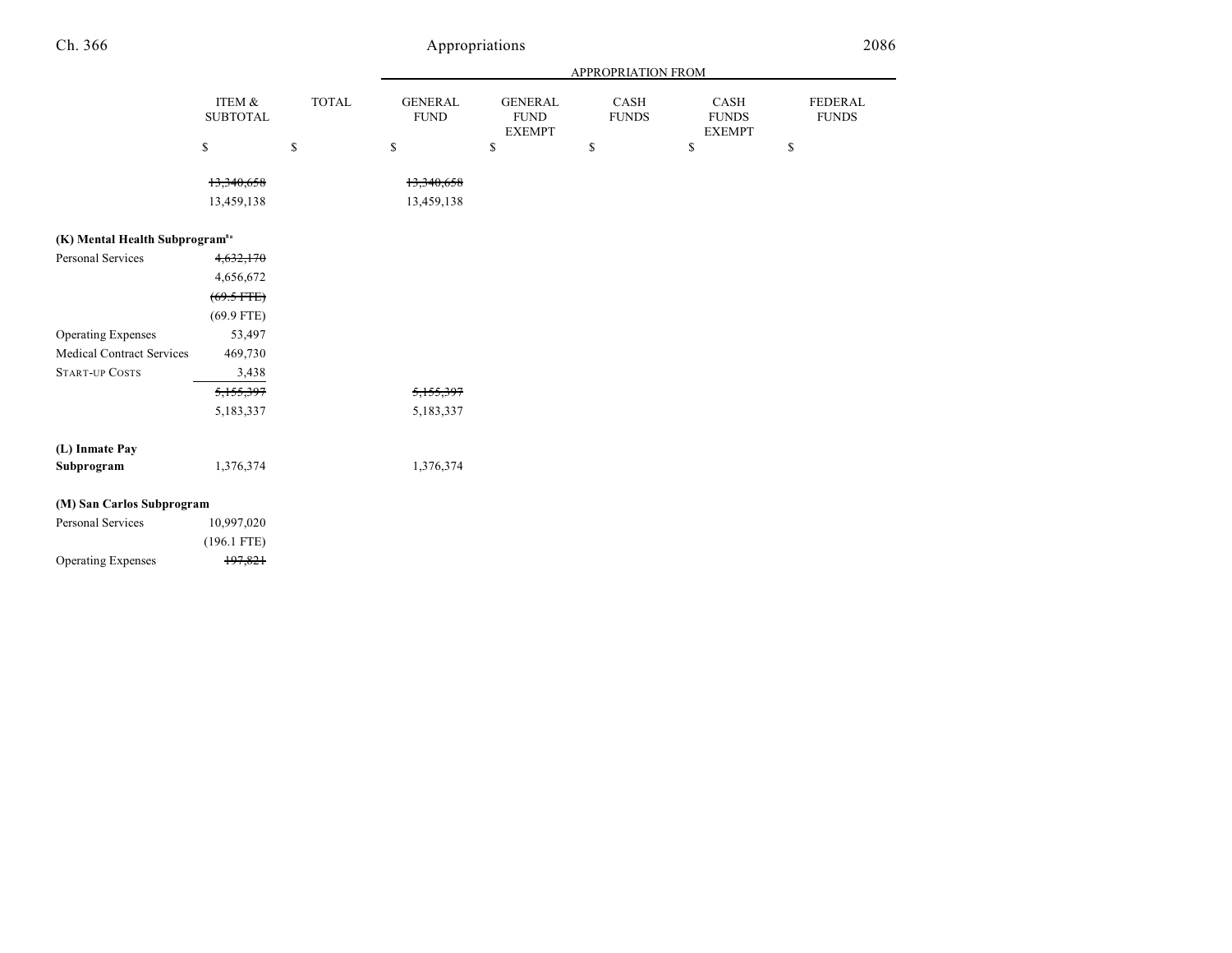| Ch. 366                            |              |             | Appropriations |                      |                | 2087 |
|------------------------------------|--------------|-------------|----------------|----------------------|----------------|------|
|                                    | 5,465,341    |             |                |                      |                |      |
| <b>START-UP COSTS</b>              | 4,048        |             | 4,048          |                      |                |      |
|                                    | 229,154      |             | 229,154        |                      |                |      |
| <b>Operating Expenses</b>          | 227,848      |             | 227,848        |                      |                |      |
|                                    |              |             |                | $(8.4$ FTE)          |                |      |
|                                    |              |             | $(99.6$ FTE)   | $(8.1 - FFE)$        |                |      |
|                                    | 5,248,774    |             | 4,794,716      | 452,746 <sup>a</sup> |                |      |
| Personal Services                  | 5,237,493    |             | 4,802,931      | 433,250*             | $1,312(T)^{b}$ |      |
| (A) Business Operations Subprogram |              |             |                |                      |                |      |
| (3) SUPPORT<br><b>SERVICES</b>     |              |             |                |                      |                |      |
|                                    |              | 327,190,105 |                |                      |                |      |
|                                    |              | 325,298,933 |                |                      |                |      |
|                                    |              |             |                |                      |                |      |
|                                    | 1,208,540    |             | 1,208,540      |                      |                |      |
| <b>Contract Services</b>           | 50,425       |             |                |                      |                |      |
| <b>Operating Expenses</b>          | 245,407      |             |                |                      |                |      |
|                                    | $(17.5$ FTE) |             |                |                      |                |      |
| Personal Services                  | 912,708      |             |                |                      |                |      |
| (N) Legal Access Subprogram        |              |             |                |                      |                |      |
|                                    | 11,921,421   |             | 11,921,421     |                      |                |      |
|                                    | 11,920,150   |             | 11,920,150     |                      |                |      |
| <b>Service Contracts</b>           | 725,309      |             |                |                      |                |      |
|                                    |              |             |                |                      |                |      |
|                                    | 199,092      |             |                |                      |                |      |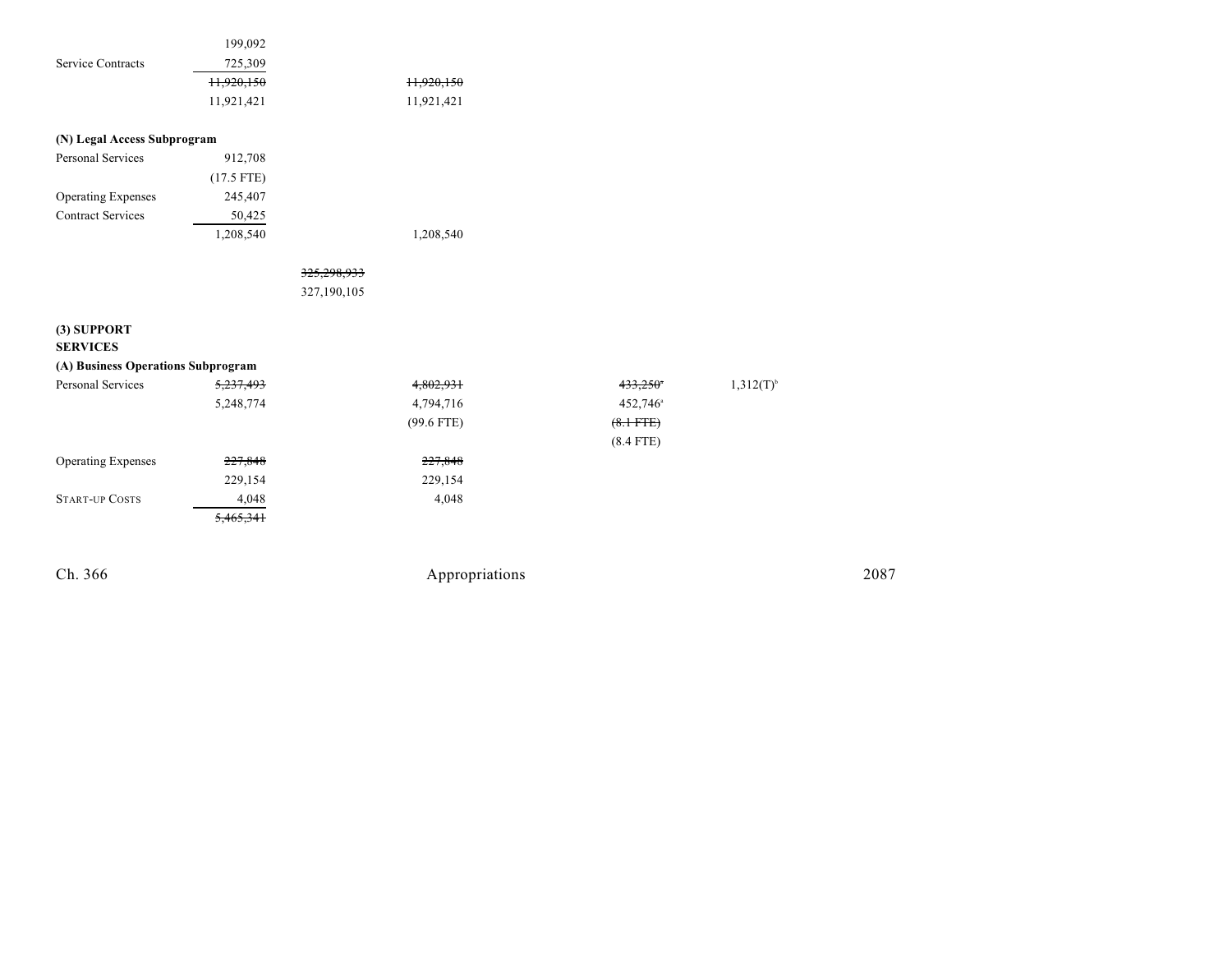|                           |              |                               |                               | <b>APPROPRIATION FROM</b>   |                             |                         |
|---------------------------|--------------|-------------------------------|-------------------------------|-----------------------------|-----------------------------|-------------------------|
| ITEM &<br><b>SUBTOTAL</b> | <b>TOTAL</b> | <b>GENERAL</b><br><b>FUND</b> | <b>GENERAL</b><br><b>FUND</b> | <b>CASH</b><br><b>FUNDS</b> | <b>CASH</b><br><b>FUNDS</b> | FEDERAL<br><b>FUNDS</b> |
|                           |              |                               | <b>EXEMPT</b>                 |                             | <b>EXEMPT</b>               |                         |
|                           |              |                               |                               |                             |                             |                         |
|                           |              |                               |                               |                             |                             |                         |

5,481,976

<sup>a</sup> Of this amount, \$346,706(T) shall be from sales revenues earned by Correctional Industries, <del>\$48,052(T)</del> \$67,548(T) shall be from sales revenues earned by the Canteen Operation, and \$38,492 shall be from restitution collected pursuant to Section 16-18.5-109 (3), C.R.S. For informational purposes, \$377,485 \$396,981 shall be for department-wide indirect cost recoveries, and \$17,273 shall be for statewide indirect cost recoveries.

<sup>b</sup> This amount shall be from federal grants transferred from the Education Subprogram in the Department of Corrections for statewide indirect cost recoveries.

| (B) Personnel Subprogram         |              |           |
|----------------------------------|--------------|-----------|
| Personal Services                | 792,615      |           |
|                                  | $(16.7$ FTE) |           |
| <b>Operating Expenses</b>        | 92,431       |           |
|                                  | 885,046      | 885,046   |
| (C) Offender Services Subprogram |              |           |
| <b>Personal Services</b>         | 1,822,827    |           |
|                                  | $(36.8$ FTE) |           |
| <b>Operating Expenses</b>        | 51,044       |           |
|                                  | 1,873,871    | 1,873,871 |
| (D) Communications Subprogram    |              |           |
| Personal Services                | 456,592      | 456,592   |
|                                  |              |           |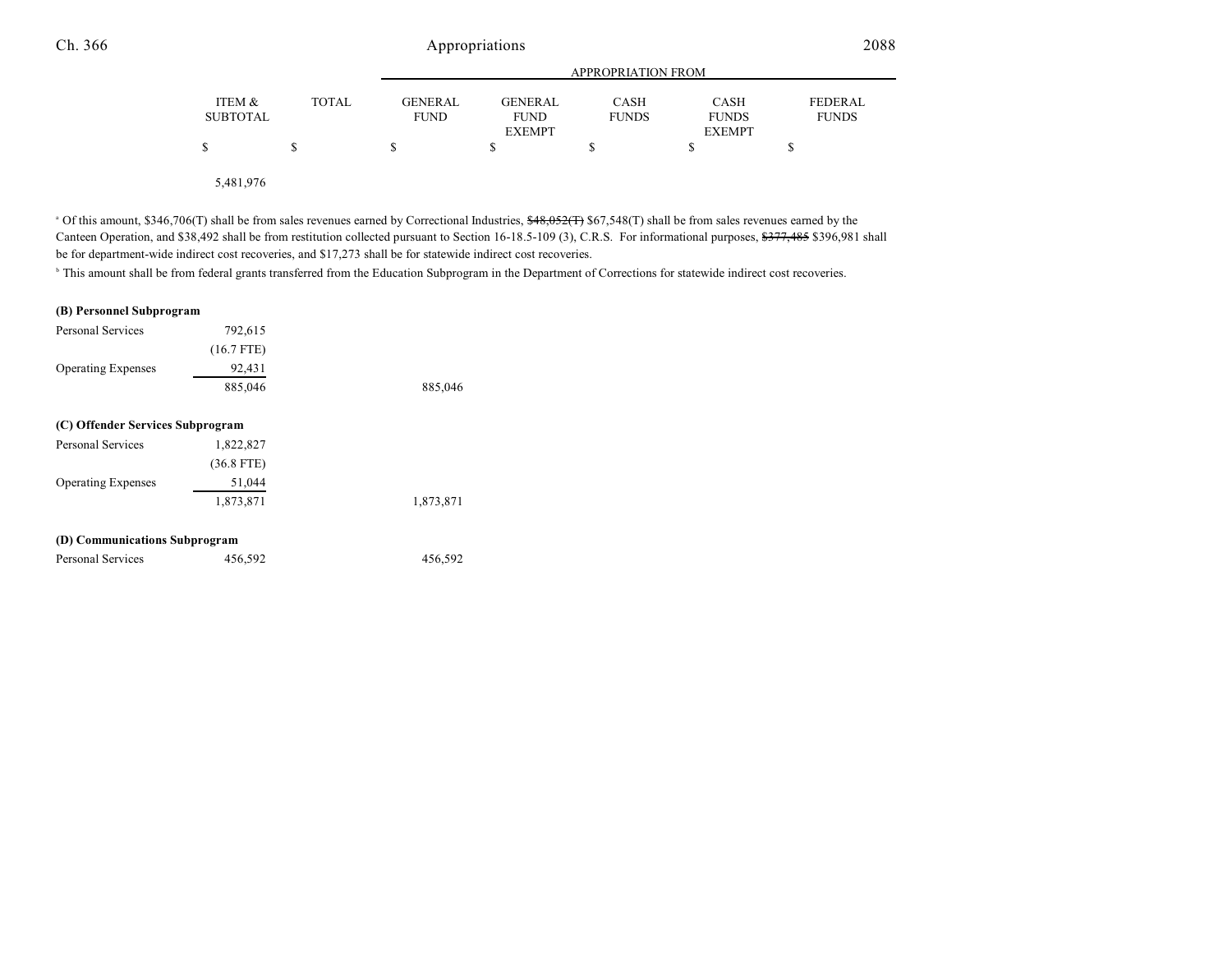|                                |           | $(8.2$ FTE) |                  |
|--------------------------------|-----------|-------------|------------------|
| <b>Operating Expenses</b>      | 1,275,675 | 1,274,865   | $810^{4}$        |
|                                | 1,286,927 | 1,286,927   |                  |
| <b>Multiuse Network</b>        |           |             |                  |
| Payments                       | 987,757   | 934,715     | 53.042           |
|                                | 1,052,531 | 996,011     | $56,520^{\circ}$ |
| Dispatch Services              | 230,270   | 230,270     |                  |
| <b>Communications Services</b> |           |             |                  |
| Payments                       | 1,352,841 | 1,352,841   |                  |
|                                | 1,368,791 | 1,368,791   |                  |
|                                | 4,303,135 |             |                  |
|                                | 4,395,111 |             |                  |

#### <sup>\*</sup> This amount shall be from fees collected for monitoring private prisons.

<sup>b</sup> This amount shall be from sales revenues earned by Correctional Industries.

#### **(E) Transportation Subprogram**

| Personal Services         | 1,393,383 | 1,393,383    |        |
|---------------------------|-----------|--------------|--------|
|                           |           | $(27.3$ FTE) |        |
| <b>Operating Expenses</b> | 178,806   | 178,806      |        |
|                           | 184,472   | 184,472      |        |
| Vehicle Lease Payments    | 1,650,845 | 1,596,203    | 54,642 |
|                           | 1,539,104 | 1,488,161    | 50,943 |
|                           | 3,223,034 |              |        |
|                           | 3.116.959 |              |        |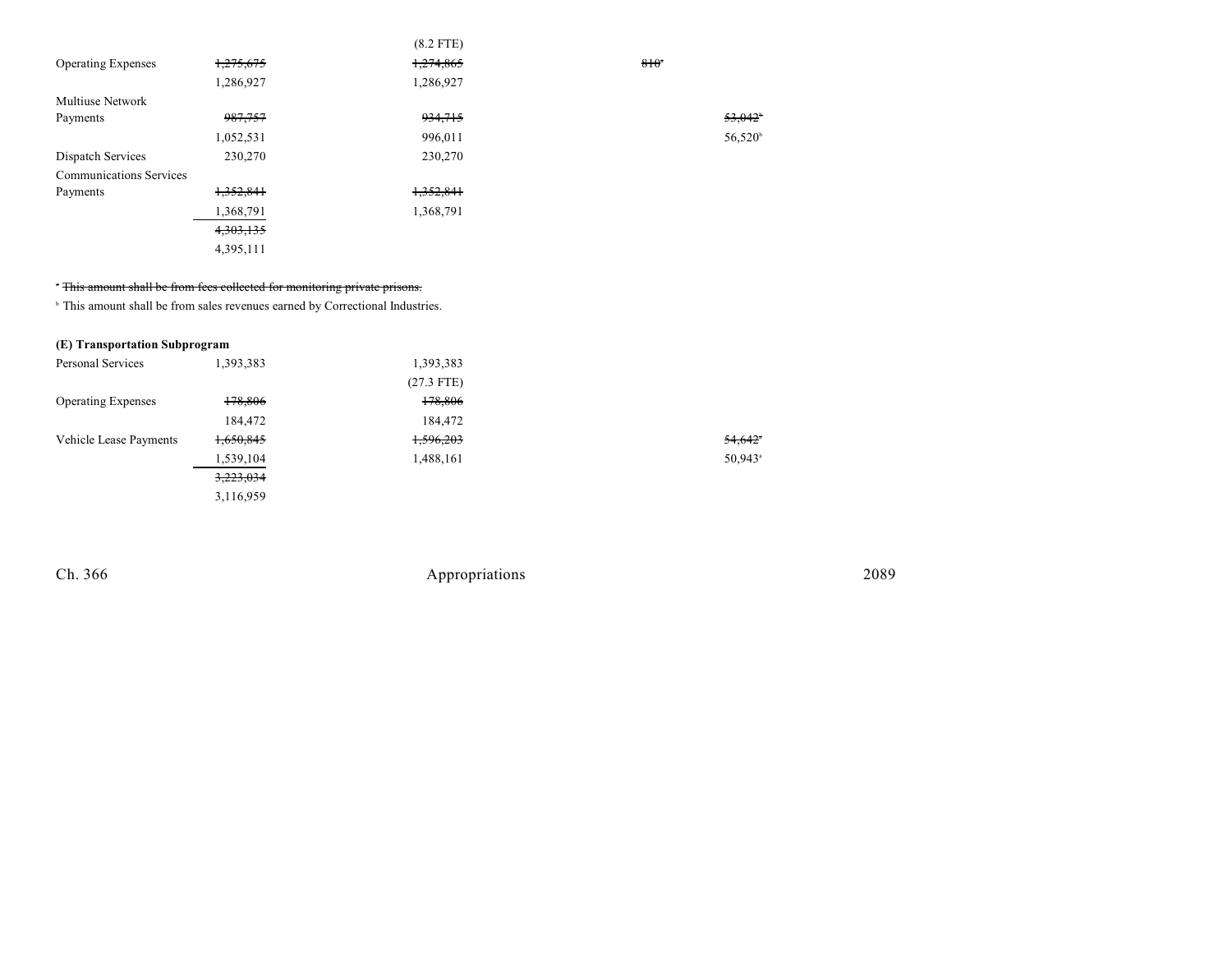|                 |              |             | APPROPRIATION FROM |              |               |              |  |
|-----------------|--------------|-------------|--------------------|--------------|---------------|--------------|--|
| ITEM &          | <b>TOTAL</b> | GENERAL     | GENERAL            | CASH         | <b>CASH</b>   | FEDERAL      |  |
| <b>SUBTOTAL</b> |              | <b>FUND</b> | <b>FUND</b>        | <b>FUNDS</b> | <b>FUNDS</b>  | <b>FUNDS</b> |  |
|                 |              |             | <b>EXEMPT</b>      |              | <b>EXEMPT</b> |              |  |
|                 |              |             |                    |              |               |              |  |

<sup>a</sup> Of this amount, \$47,991 \$44,742 shall be from sales revenues earned by Correctional Industries, and \$6,651 \$6,201 shall be from sales revenues earned by the Canteen Operation.

| (F) Training                       |                      |           |
|------------------------------------|----------------------|-----------|
| Subprogram                         |                      |           |
| <b>Personal Services</b>           | 1,631,004            |           |
|                                    | $(27.3$ FTE)         |           |
| <b>Operating Expenses</b>          | 274,181              |           |
|                                    | 1,905,185            | 1,905,185 |
| (G) Information Systems Subprogram |                      |           |
| <b>Personal Services</b>           | 3,050,101            |           |
|                                    | $(50.6$ FTE)         |           |
| <b>Operating Expenses</b>          | 868,556              |           |
|                                    | 874,072              |           |
| Purchase of Services from          |                      |           |
| Computer Center                    | 37,328               |           |
|                                    | 32,779               |           |
|                                    | <del>3,955,985</del> |           |
|                                    | 3,956,952            | 3,956,952 |
|                                    |                      |           |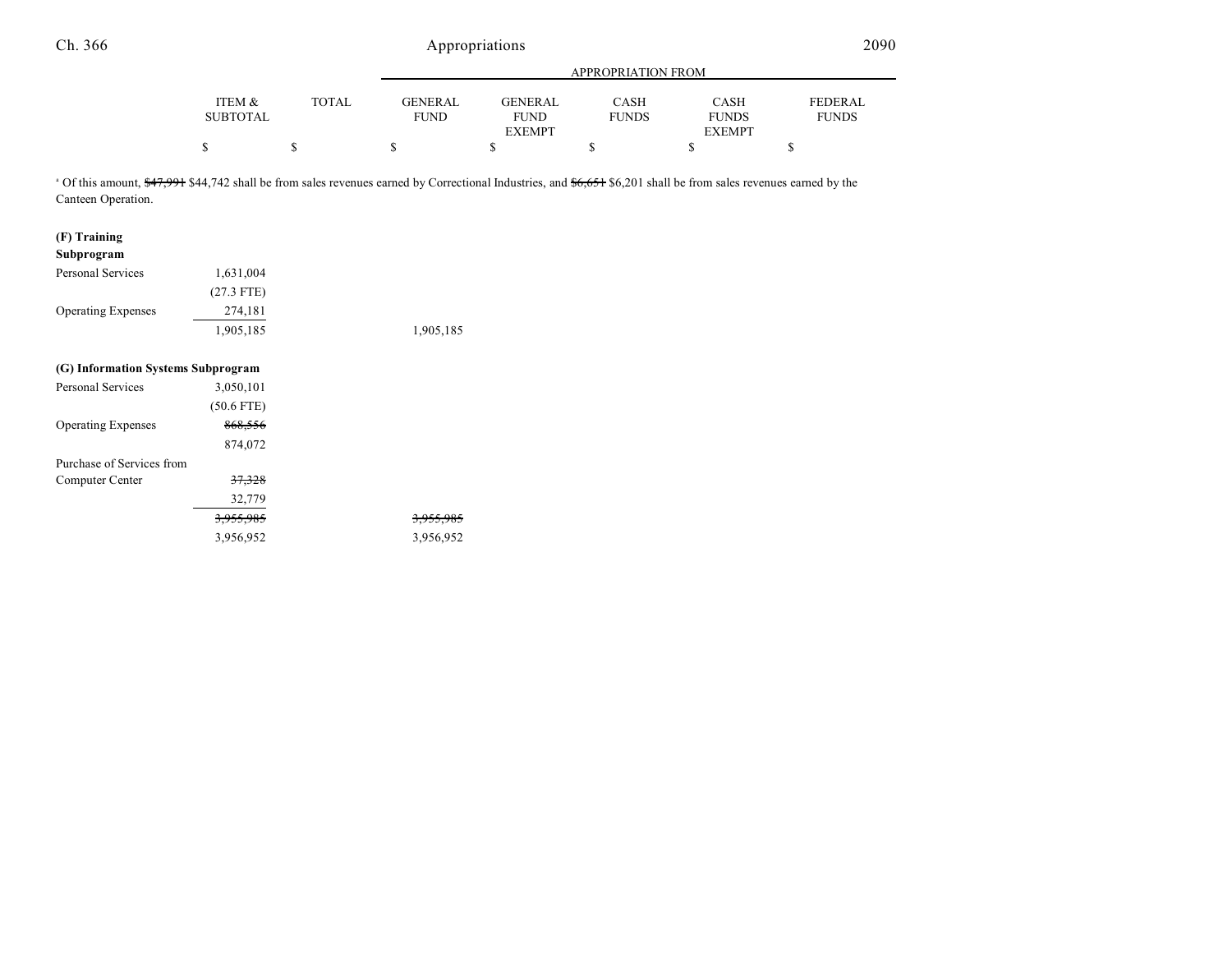| (H) Facility Services Subprogram |              |            |                |                      |                      |         |
|----------------------------------|--------------|------------|----------------|----------------------|----------------------|---------|
| Personal Services                | 611,576      |            |                |                      |                      |         |
|                                  | $(8.6$ FTE)  |            |                |                      |                      |         |
| <b>Operating Expenses</b>        | 75,028       |            |                |                      |                      |         |
|                                  | 686,604      |            | 686,604        |                      |                      |         |
|                                  |              | 22,298,201 |                |                      |                      |         |
|                                  |              | 22,301,704 |                |                      |                      |         |
| (4) INMATE<br><b>PROGRAMS</b>    |              |            |                |                      |                      |         |
| (A) Labor Subprogram             |              |            |                |                      |                      |         |
| Personal Services                | 4,977,359    |            |                |                      |                      |         |
|                                  | $(97.3$ FTE) |            |                |                      |                      |         |
| <b>Operating Expenses</b>        | 87,025       |            |                |                      |                      |         |
|                                  | 5,064,384    |            | 5,064,384      |                      |                      |         |
| (B) Education Subprogram         |              |            |                |                      |                      |         |
| Personal Services                | 8,014,377    |            | 8,014,377      |                      |                      |         |
|                                  |              |            | $(141.6$ FTE)  |                      |                      |         |
| <b>Operating Expenses</b>        | 1,300,097    |            |                | 580,800 <sup>a</sup> | 719,297b             |         |
| <b>Contract Services</b>         | 4,625,186    |            | 3,625,186      |                      | 1,000,000°           |         |
| <b>Education Grants</b>          | 221,979      |            |                |                      | 221,979 <sup>t</sup> |         |
|                                  | 280,436      |            |                |                      | 280,436 <sup>d</sup> |         |
|                                  |              |            |                |                      | $(1.0$ FTE)          |         |
| <b>Vocational Grants</b>         | 438,399      |            |                |                      | 30,000(T)            | 408,399 |
| Ch. 366                          |              |            | Appropriations |                      |                      | 2091    |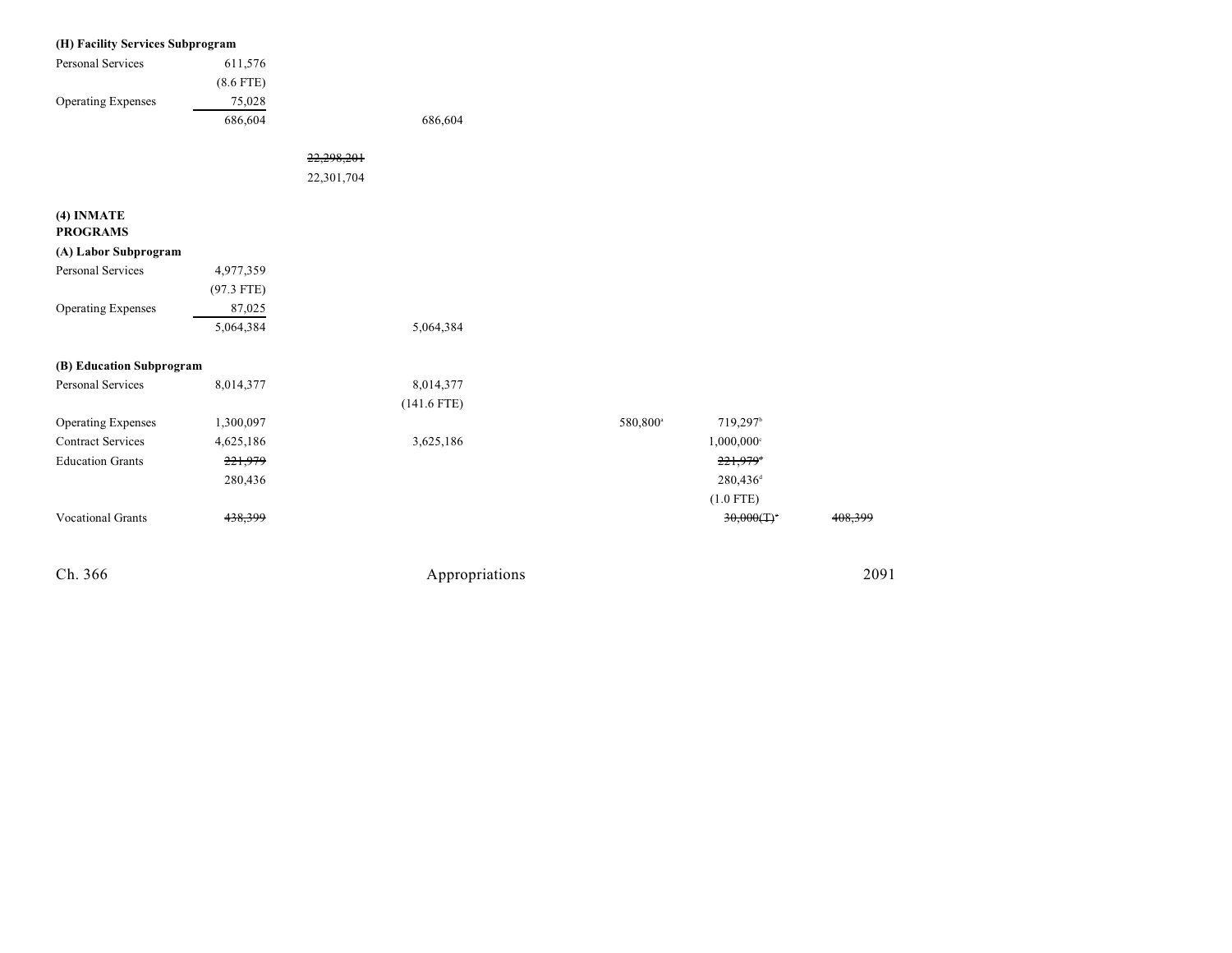|                                  |                           |              | <b>APPROPRIATION FROM</b>                                                                               |    |    |                                       |                                |
|----------------------------------|---------------------------|--------------|---------------------------------------------------------------------------------------------------------|----|----|---------------------------------------|--------------------------------|
|                                  | ITEM &<br><b>SUBTOTAL</b> | <b>TOTAL</b> | <b>GENERAL</b><br><b>GENERAL</b><br>CASH<br><b>FUND</b><br><b>FUNDS</b><br><b>FUND</b><br><b>EXEMPT</b> |    |    | CASH<br><b>FUNDS</b><br><b>EXEMPT</b> | <b>FEDERAL</b><br><b>FUNDS</b> |
|                                  | \$                        | \$           | \$                                                                                                      | \$ | \$ | ch<br>ъ                               | Φ                              |
| <b>Indirect Costs Recoveries</b> | 565,758<br>1,312          |              |                                                                                                         |    |    | $35,000(T)$ <sup>c</sup>              | 530,758<br>1,312               |
|                                  | 14,601,350                |              |                                                                                                         |    |    |                                       |                                |
|                                  | 14,787,166                |              |                                                                                                         |    |    |                                       |                                |

<sup>a</sup> This amount shall be from sales revenues earned by vocational programs.

 Of this amount, \$443,297 shall be from sales revenues earned by the Canteen Operation, and \$276,000(T) shall be from sales revenues earned by vocational <sup>b</sup> programs for products and services sold to other government agencies.

 $\degree$  This shall be from sales revenues earned by the Canteen Operation.

<sup>d</sup> Of this amount, \$211,979(T) \$251,034(T) shall be from federal funds appropriated to the Department of Education, \$19,402(T) SHALL BE FROM FEDERAL FUNDS APPROPRIATED TO THE DEPARTMENT OF PUBLIC HEALTH AND ENVIRONMENT, and \$10,000 shall be from gifts, grants, and donations.

 $\degree$  This amount shall be from federal funds transferred from the Community Colleges in the Department of Higher Education.

#### **(C) Recreation Subprogram**

| Personal Services         | 5,913,196 | 5,913,196     |        |
|---------------------------|-----------|---------------|--------|
|                           |           | $(116.2$ FTE) |        |
| <b>Operating Expenses</b> | 72,470    |               | 72,470 |
|                           | 5,985,666 |               |        |

<sup>a</sup> This amount shall be from sales revenues earned by the Canteen Operation.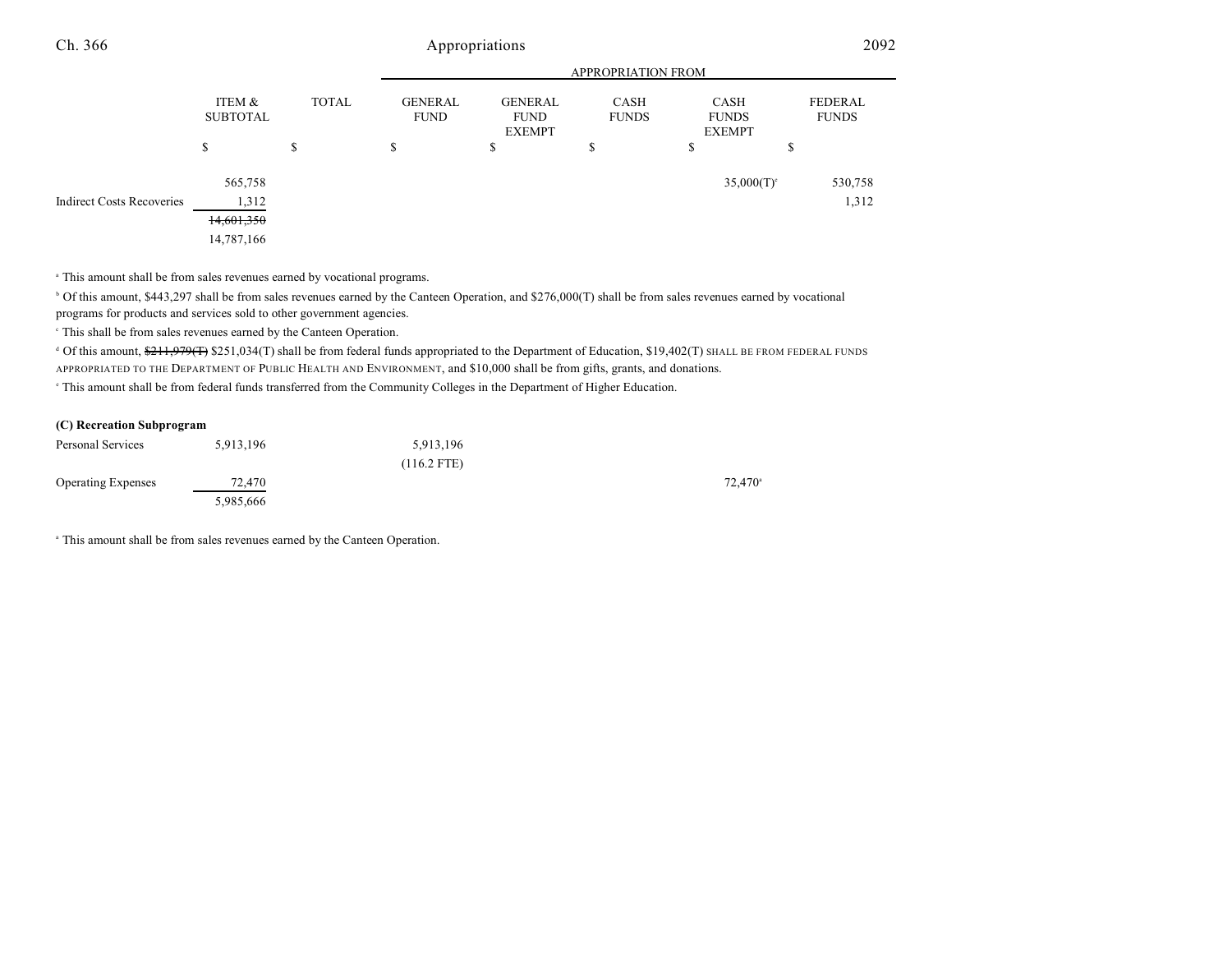#### **(D) Drug and Alcohol Treatment Subprogram**

| <b>Personal Services</b>            | 203,693   | 203,693     |                      |                           |
|-------------------------------------|-----------|-------------|----------------------|---------------------------|
|                                     |           | $(3.5$ FTE) |                      |                           |
| <b>Alcohol Treatment</b>            |           |             |                      |                           |
| Program <sup>9</sup>                | 670,147   | 670,147     |                      |                           |
| Drug Treatment Program <sup>9</sup> | 494,805   | 182,198     | 312,607 <sup>a</sup> |                           |
| Drug Offender Surcharge             |           |             |                      |                           |
| Program                             | 481,518   |             | 339,159 <sup>a</sup> | $142,359(T)$ <sup>b</sup> |
| <b>Contract Services</b>            | 1,946,448 | 1,946,448   |                      |                           |
|                                     | 1,973,736 | 1,973,736   |                      |                           |
| <b>Treatment Grants</b>             | 755,038   |             |                      | 755.038(f)                |
|                                     | 615,690   |             |                      | $615,690(T)$ <sup>b</sup> |
|                                     | 4,551,649 |             |                      |                           |
|                                     | 4,439,589 |             |                      |                           |
|                                     |           |             |                      |                           |

<sup>a</sup> These amounts shall be from the Drug Offender Surcharge Fund pursuant to Section 18-19-103(4), C.R.S.

<sup>h</sup> These amounts shall be from federal funds appropriated to the Division of Criminal Justice in the Department of Public Safety.

| (E) Sex Offender Treatment Subprogram |           |              |                       |                 |         |
|---------------------------------------|-----------|--------------|-----------------------|-----------------|---------|
| Personal Services                     | 1,823,111 | 1,794,300    | $28,811$ <sup>a</sup> |                 |         |
|                                       |           | $(34.1$ FTE) | $(1.0$ FTE)           |                 |         |
| <b>Operating Expenses</b>             | 256,481   | 255,981      | $500^{\circ}$         |                 |         |
| Polygraph Testing                     | 95,656    | 95,656       |                       |                 |         |
| Sex Offender Treatment                |           |              |                       |                 |         |
| Grants                                | 212,423   |              |                       |                 | 212,423 |
|                                       | 296,282   |              |                       | $75,000(T)^{6}$ | 221,282 |
|                                       | 2,387,671 |              |                       |                 |         |
|                                       |           |              |                       |                 |         |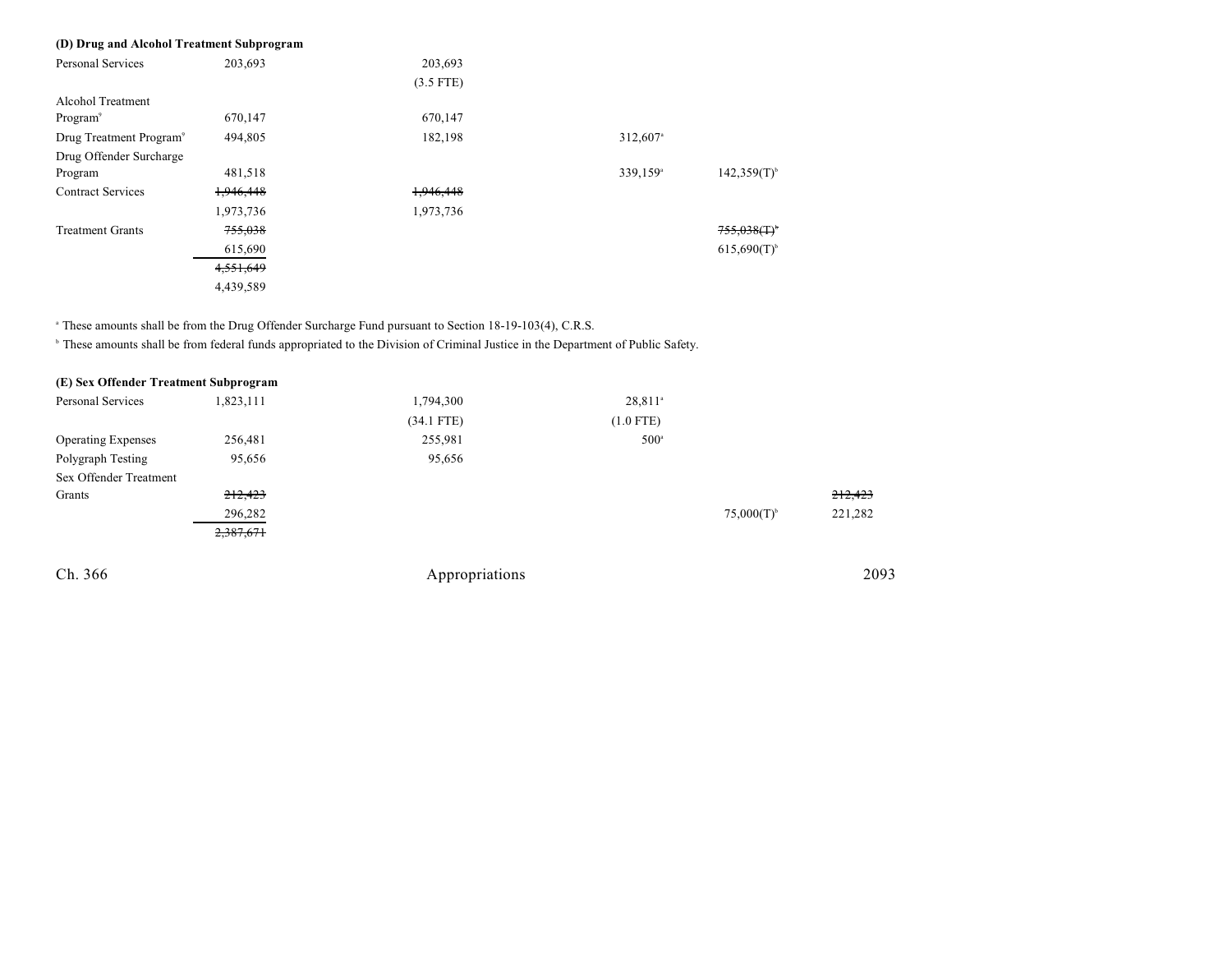|                 |              | APPROPRIATION FROM |               |              |               |              |
|-----------------|--------------|--------------------|---------------|--------------|---------------|--------------|
| ITEM &          | <b>TOTAL</b> | <b>GENERAL</b>     | GENERAL       | <b>CASH</b>  | <b>CASH</b>   | FEDERAL      |
| <b>SUBTOTAL</b> |              | <b>FUND</b>        | <b>FUND</b>   | <b>FUNDS</b> | <b>FUNDS</b>  | <b>FUNDS</b> |
|                 |              |                    | <b>EXEMPT</b> |              | <b>EXEMPT</b> |              |
|                 |              |                    |               |              |               |              |
|                 |              |                    |               |              |               |              |

2,471,530

<sup>a</sup> These amounts shall be from the Sex Offender Surcharge Fund created in Section 18-21-103 (3), C.R.S.

 $^\circ$  This amount shall be from federal funds appropriated to the Division of Criminal Justice in the Department of Public Safety.

#### **(F) Volunteers Subprogram**

| Personal Services         | 459,009     |         |
|---------------------------|-------------|---------|
|                           | $(9.0$ FTE) |         |
| <b>Operating Expenses</b> | 17,912      |         |
|                           | 476.921     | 476,921 |

<sup>a</sup> This amount shall be from sales revenues earned by the Canteen Operation.

33,067,641 33,225,256

#### **(5) COMMUNITY SERVICES**

|  | (A) Parole Subprogram |
|--|-----------------------|
|--|-----------------------|

| Personal Services | 6,087,439 | <del>6,087,439</del> |
|-------------------|-----------|----------------------|
|                   | 6.131.824 | 6.131.824            |
|                   |           | $(109.4 + FFE)$      |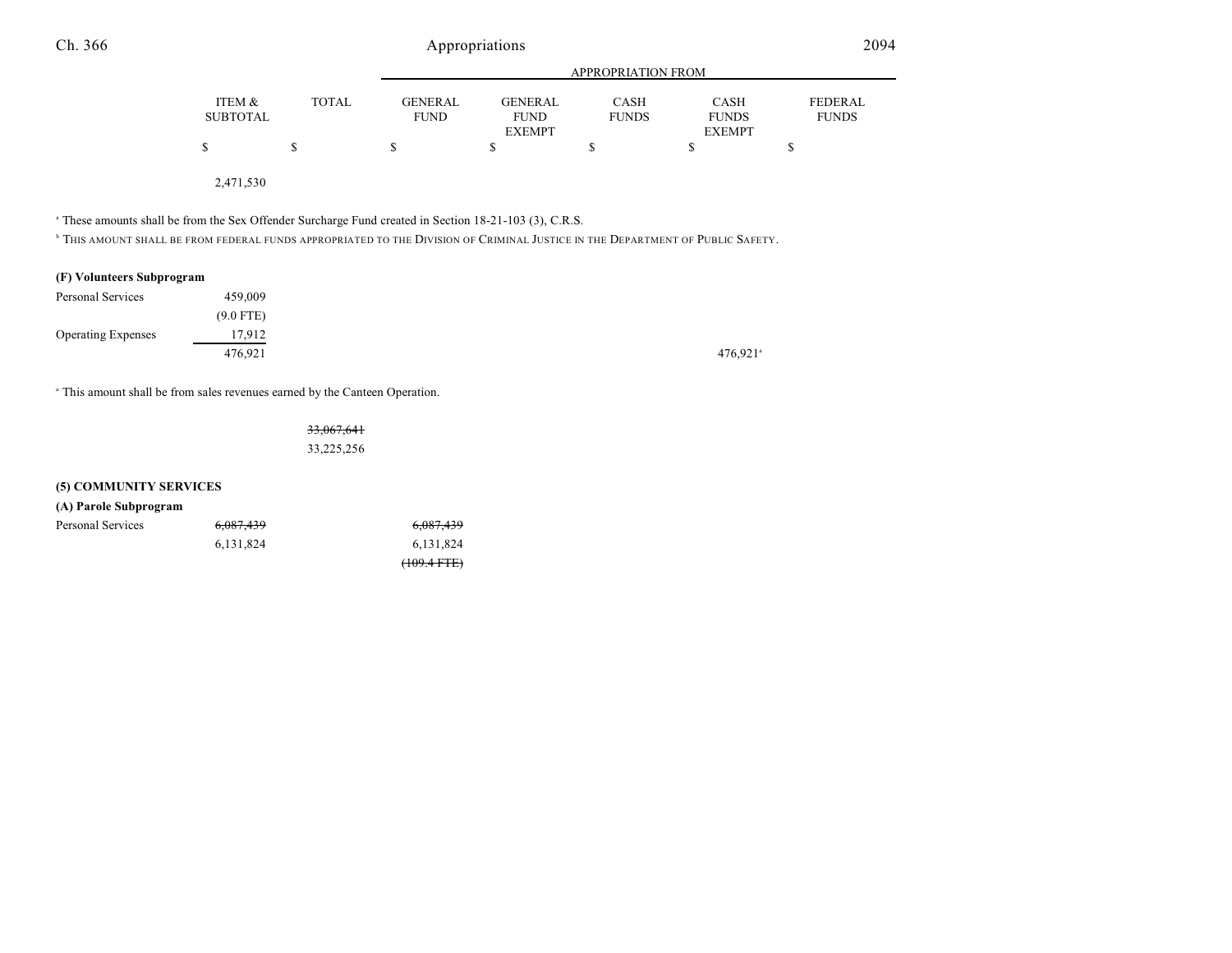|                           |           | $(110.5$ FTE) |                          |
|---------------------------|-----------|---------------|--------------------------|
| <b>Operating Expenses</b> | 708,040   | 708,040       |                          |
|                           | 732,917   | 732,917       |                          |
| Administrative Law Judge  |           |               |                          |
| Services                  | 27,536    | 27,536        |                          |
|                           | 7,747     | 7,747         |                          |
| <b>Contract Services</b>  | 511,215   | 511,215       |                          |
|                           | 531,945   | 531,945       |                          |
| Parole Grants             | 67,000    |               | $67,000(T)$ <sup>*</sup> |
|                           | 50,996    |               | $50,996(T)^{a}$          |
| Start-up Costs            | 75,798    | 75,798        |                          |
|                           | 116,804   | 116,804       |                          |
|                           | 7,477,028 |               |                          |
|                           | 7,572,233 |               |                          |

<sup>a</sup> This amount shall be from federal funds transferred from the Division of Criminal Justice in the Department of Public Safety.

| (B) Parole Intensive Supervision Subprogram |              |
|---------------------------------------------|--------------|
| Personal Services                           | 2.467.824    |
|                                             | 2,492,034    |
|                                             | $(48.4$ FTE) |
|                                             | $(49.0$ FTE) |
| <b>Operating Expenses</b>                   | 295,164      |
|                                             | 304,159      |
| <b>Contract Services</b>                    | 1,022,190    |
|                                             | 1,063,888    |
|                                             |              |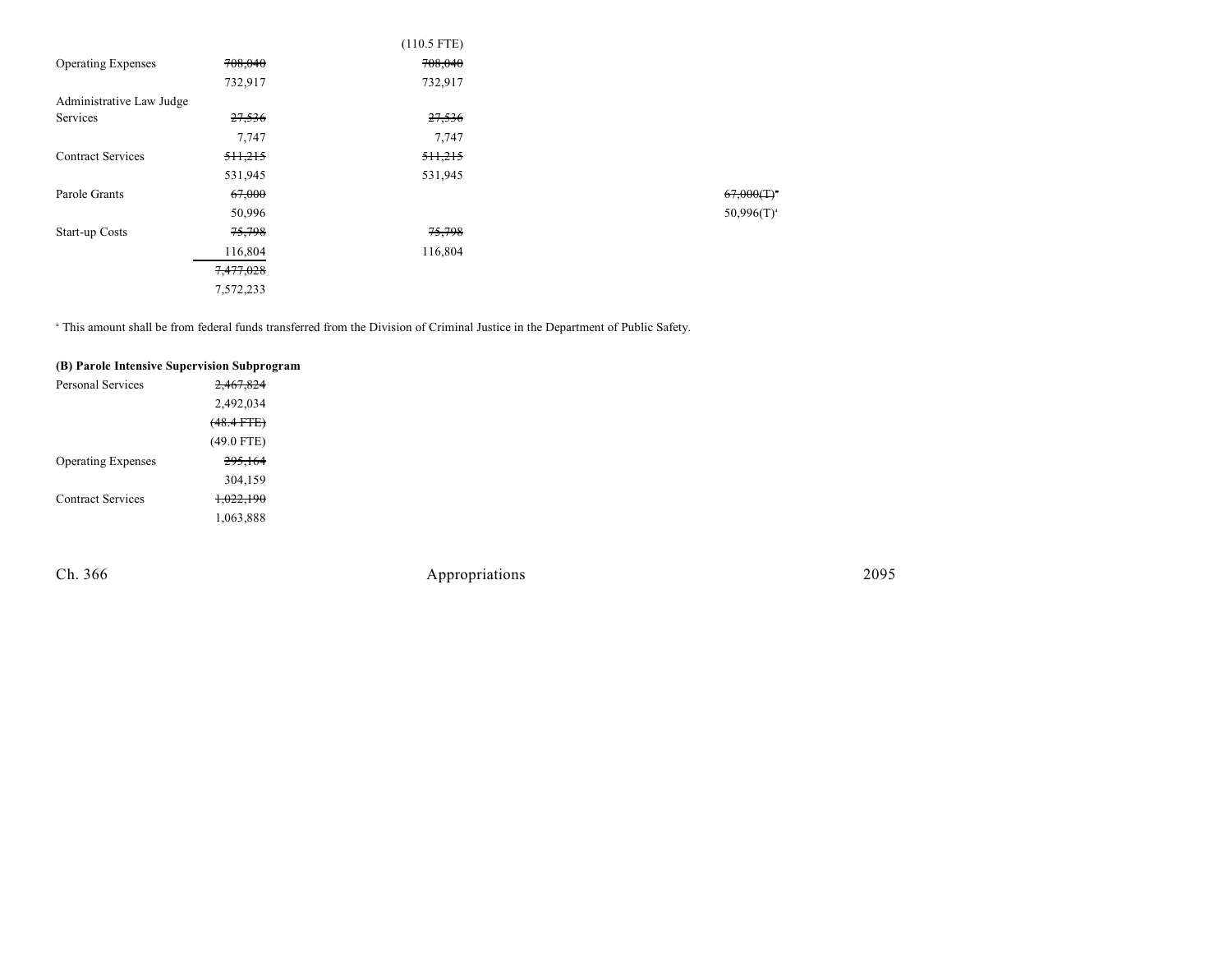|                                                |                           |              |                               |                                                | APPROPRIATION FROM   |                                       |                         |
|------------------------------------------------|---------------------------|--------------|-------------------------------|------------------------------------------------|----------------------|---------------------------------------|-------------------------|
|                                                | ITEM &<br><b>SUBTOTAL</b> | <b>TOTAL</b> | <b>GENERAL</b><br><b>FUND</b> | <b>GENERAL</b><br><b>FUND</b><br><b>EXEMPT</b> | CASH<br><b>FUNDS</b> | CASH<br><b>FUNDS</b><br><b>EXEMPT</b> | FEDERAL<br><b>FUNDS</b> |
|                                                | \$                        | \$           | \$                            | \$                                             | \$                   | \$                                    | \$                      |
| Non-residential Services                       | 787,972<br>820,115        |              |                               |                                                |                      |                                       |                         |
| Home Detention                                 | 69,383                    |              |                               |                                                |                      |                                       |                         |
| Start-up Costs                                 | 42,248                    |              |                               |                                                |                      |                                       |                         |
|                                                | 64,615                    |              |                               |                                                |                      |                                       |                         |
|                                                | 4,684,781                 |              | 4,684,781                     |                                                |                      |                                       |                         |
|                                                | 4,814,194                 |              | 4,814,194                     |                                                |                      |                                       |                         |
| (C) Community Intensive Supervision Subprogram |                           |              |                               |                                                |                      |                                       |                         |
| Personal Services                              | 2,587,817                 |              |                               |                                                |                      |                                       |                         |
|                                                | $(49.5$ FTE)              |              |                               |                                                |                      |                                       |                         |
| <b>Operating Expenses</b>                      | 487,850                   |              |                               |                                                |                      |                                       |                         |
|                                                | 495,672                   |              |                               |                                                |                      |                                       |                         |
| <b>Contract Services</b>                       | 3,314,181                 |              |                               |                                                |                      |                                       |                         |
| Start-up Costs                                 | 24,852                    |              |                               |                                                |                      |                                       |                         |
|                                                | 6,414,700                 |              | 6,414,700                     |                                                |                      |                                       |                         |

6,422,522 6,422,522

#### **(D) Community Supervision Subprogram**

(1) Community

Supervision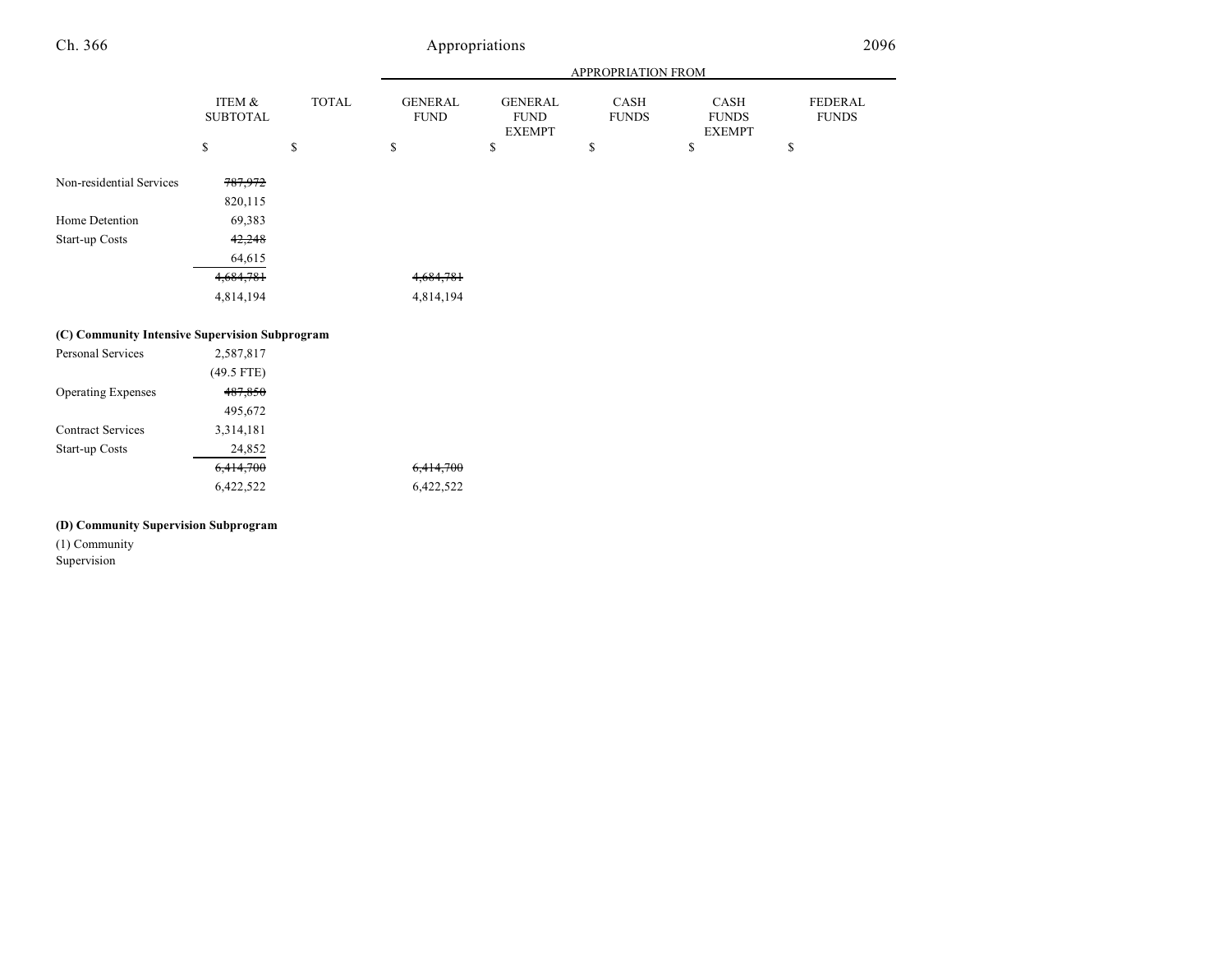| Personal Services            | 2,073,080          | 2,073,080    |                 |
|------------------------------|--------------------|--------------|-----------------|
|                              |                    | $(39.8$ FTE) |                 |
| <b>Operating Expenses</b>    | <del>127,599</del> | 127,599      |                 |
|                              | 131,306            | 131,306      |                 |
| Community Mental Health      |                    |              |                 |
| Services                     | 487,674            | 487,674      |                 |
| Contract Services for High   |                    |              |                 |
| Risk Offenders               | 259,436            | 259,436      |                 |
| Contract Services for        |                    |              |                 |
| <b>Fugitive Returns</b>      | 32,475             |              | $32,475(T)^{a}$ |
| <b>Community Corrections</b> |                    |              |                 |
| Grant                        | 37,002             |              | $37,002(T)^{a}$ |
| Start-up Costs               | 41,006             | 41,006       |                 |
|                              | 3,058,272          |              |                 |
|                              | 3,061,979          |              |                 |

<sup>a</sup> These amounts shall be from federal funds in Division of Criminal Justice in the Department of Public Safety.

| (2) Youthful Offender System Aftercare |             |           |
|----------------------------------------|-------------|-----------|
| <b>Personal Services</b>               | 541,766     |           |
|                                        | $(9.5$ FTE) |           |
| <b>Operating Expenses</b>              | 139,564     |           |
|                                        | 141,067     |           |
| <b>Contract Services</b>               | 1,062,396   |           |
|                                        | 1,743,726   | 1,743,726 |
|                                        | 1,745,229   | 1,745,229 |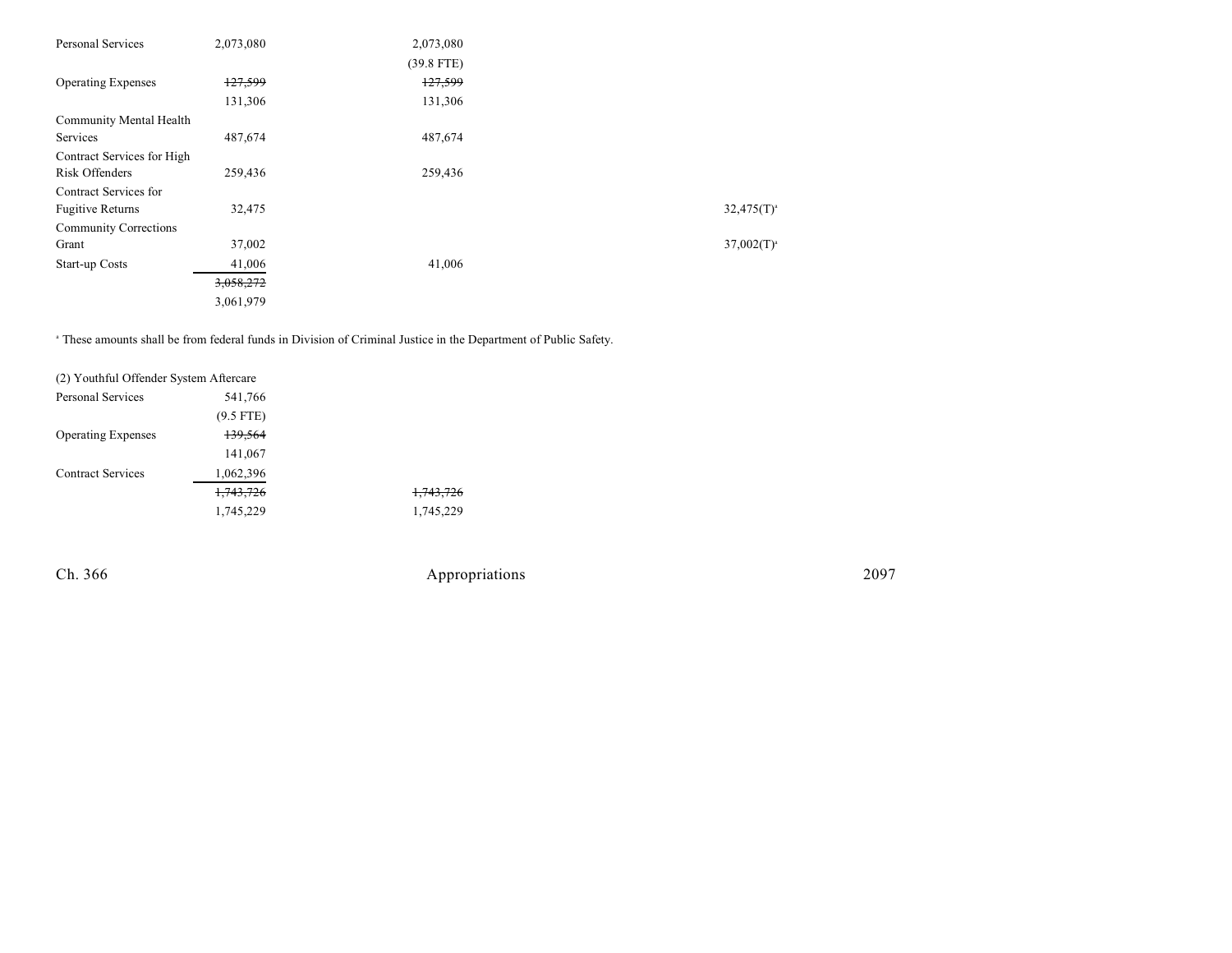| h. | 366 |
|----|-----|
|    |     |

### Appropriations 2098

|                                   |                           |              | APPROPRIATION FROM            |                                                |                      |                                       |                                |  |
|-----------------------------------|---------------------------|--------------|-------------------------------|------------------------------------------------|----------------------|---------------------------------------|--------------------------------|--|
|                                   | ITEM &<br><b>SUBTOTAL</b> | <b>TOTAL</b> | <b>GENERAL</b><br><b>FUND</b> | <b>GENERAL</b><br><b>FUND</b><br><b>EXEMPT</b> | CASH<br><b>FUNDS</b> | CASH<br><b>FUNDS</b><br><b>EXEMPT</b> | <b>FEDERAL</b><br><b>FUNDS</b> |  |
|                                   | \$                        | \$           | \$                            | \$                                             | \$                   | \$                                    | \$                             |  |
| (E) Community Re-entry Subprogram |                           |              |                               |                                                |                      |                                       |                                |  |
| Personal Services                 | 440,523                   |              | 440,523                       |                                                |                      |                                       |                                |  |
|                                   |                           |              | $(8.0$ FTE)                   |                                                |                      |                                       |                                |  |
| <b>Operating Expenses</b>         | 12,500                    |              | 12,500                        |                                                |                      |                                       |                                |  |
| Offender Emergency                |                           |              |                               |                                                |                      |                                       |                                |  |
| Assistance                        | 86,844                    |              | 86,844                        |                                                |                      |                                       |                                |  |
| <b>Contract Services</b>          | 50,000                    |              | 50,000                        |                                                |                      |                                       |                                |  |
| Offender Re-employment            |                           |              |                               |                                                |                      |                                       |                                |  |
| Center                            | 718,244                   |              | 100,000                       |                                                |                      | $176,600$ <sup>*</sup>                | 441,644                        |  |
|                                   | 597,474                   |              |                               |                                                |                      | 55,830 <sup>a</sup>                   |                                |  |
|                                   |                           |              |                               |                                                |                      | $(3.0$ FTE)                           |                                |  |
| Community Reintegration           |                           |              |                               |                                                |                      |                                       |                                |  |
| Grants                            | 459,834                   |              |                               |                                                |                      | 459,834(T)                            |                                |  |
|                                   | 434,464                   |              |                               |                                                |                      | $434,464(T)$ <sup>b</sup>             |                                |  |
|                                   | 1,767,945                 |              |                               |                                                |                      |                                       |                                |  |
|                                   | 1,621,805                 |              |                               |                                                |                      |                                       |                                |  |

<sup>a</sup> Of this amount, \$166,600(T) \$45,830(T) shall be from the Incarcerated Veterans Transition Program in the Department of Labor and Employment, and \$10,000 shall be from gifts, grants, and donations.

<sup>b</sup> Of this amount, \$434,834 \$395,899 shall be from the federal Life Skills Grant in the Department of Education, and \$25,000 \$38,565 shall be from the Incarcerated Veterans Transition Program in the Department of Labor and Employment.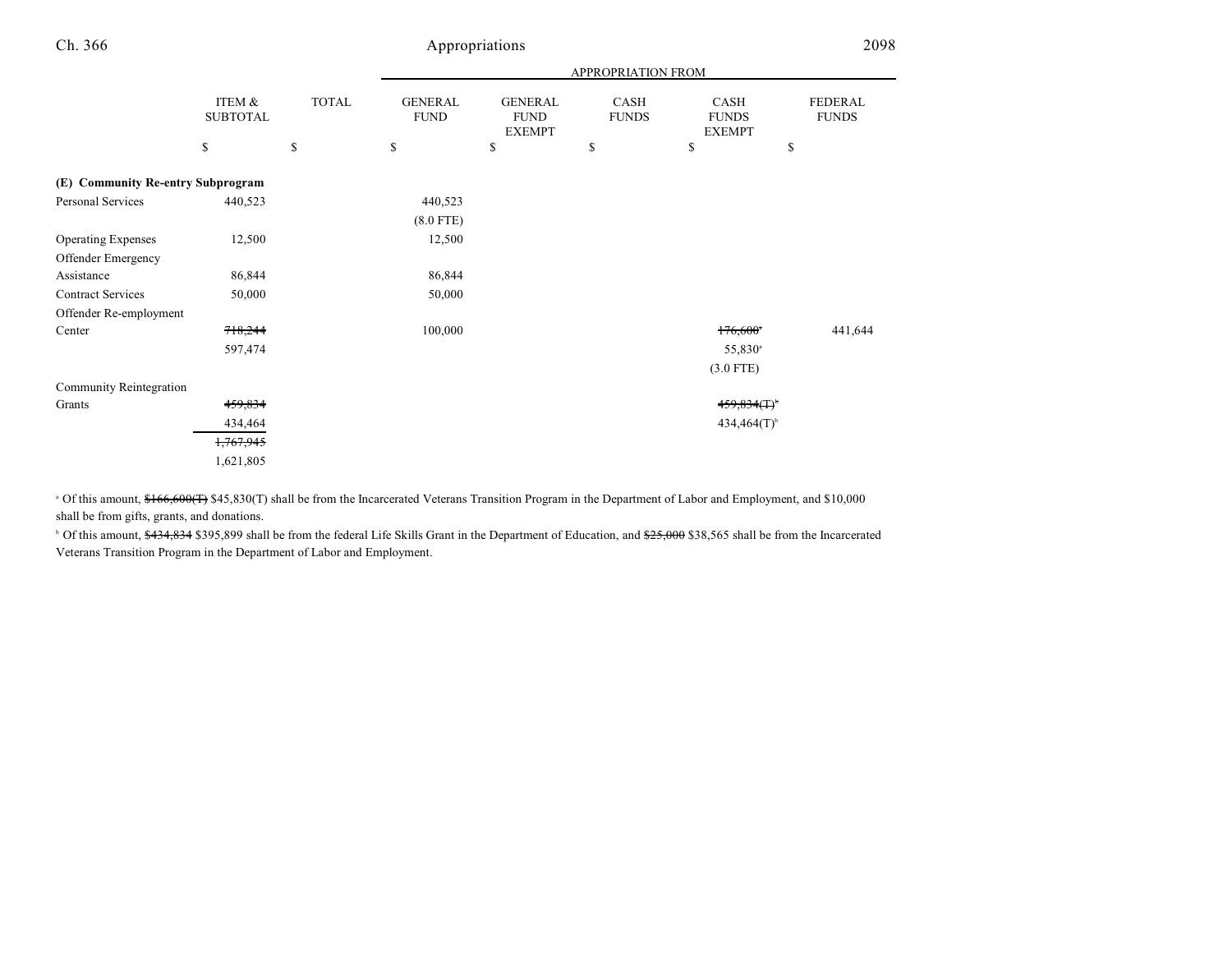#### 25,146,452

25,237,962

#### **(6) PAROLE BOARD**

| <b>Personal Services</b>        | 944,844       |            |           |  |
|---------------------------------|---------------|------------|-----------|--|
|                                 | $(13.5$ FTE)  |            |           |  |
| <b>Operating Expenses</b>       | 102,811       |            |           |  |
|                                 | 104,890       |            |           |  |
| <b>Contract Services</b>        | 77,000        |            |           |  |
|                                 |               | 1,124,655  | 1,124,655 |  |
|                                 |               | 1,126,734  | 1,126,734 |  |
|                                 |               |            |           |  |
| (7) CORRECTIONAL INDUSTRIES     |               |            |           |  |
| Personal Services               | 8,993,098     |            |           |  |
|                                 | $(171.0$ FTE) |            |           |  |
| <b>Operating Expenses</b>       | 5,349,030     |            |           |  |
| <b>Raw Materials</b>            | 16,928,799    |            |           |  |
| Inmate Pay                      | 1,488,702     |            |           |  |
| Capital Outlay                  | 1,406,200     |            |           |  |
| <b>Indirect Cost Assessment</b> | 346,706       |            |           |  |
|                                 |               | 34,512,535 |           |  |

<sup>a</sup> Of this amount, \$20,999,339(T) is estimated to be from sales to other state agencies, \$8,166,408 estimated to be from sales to non-state entities, \$5,196,788(T) is estimated to be from the Department of Revenue for the purchase of license plates, and \$150,000 is estimated to be from the Land Improvement Fund.

#### **(8) CANTEEN OPERATION**

Ch. 366 Appropriations 2099

34,512,535<sup>a</sup>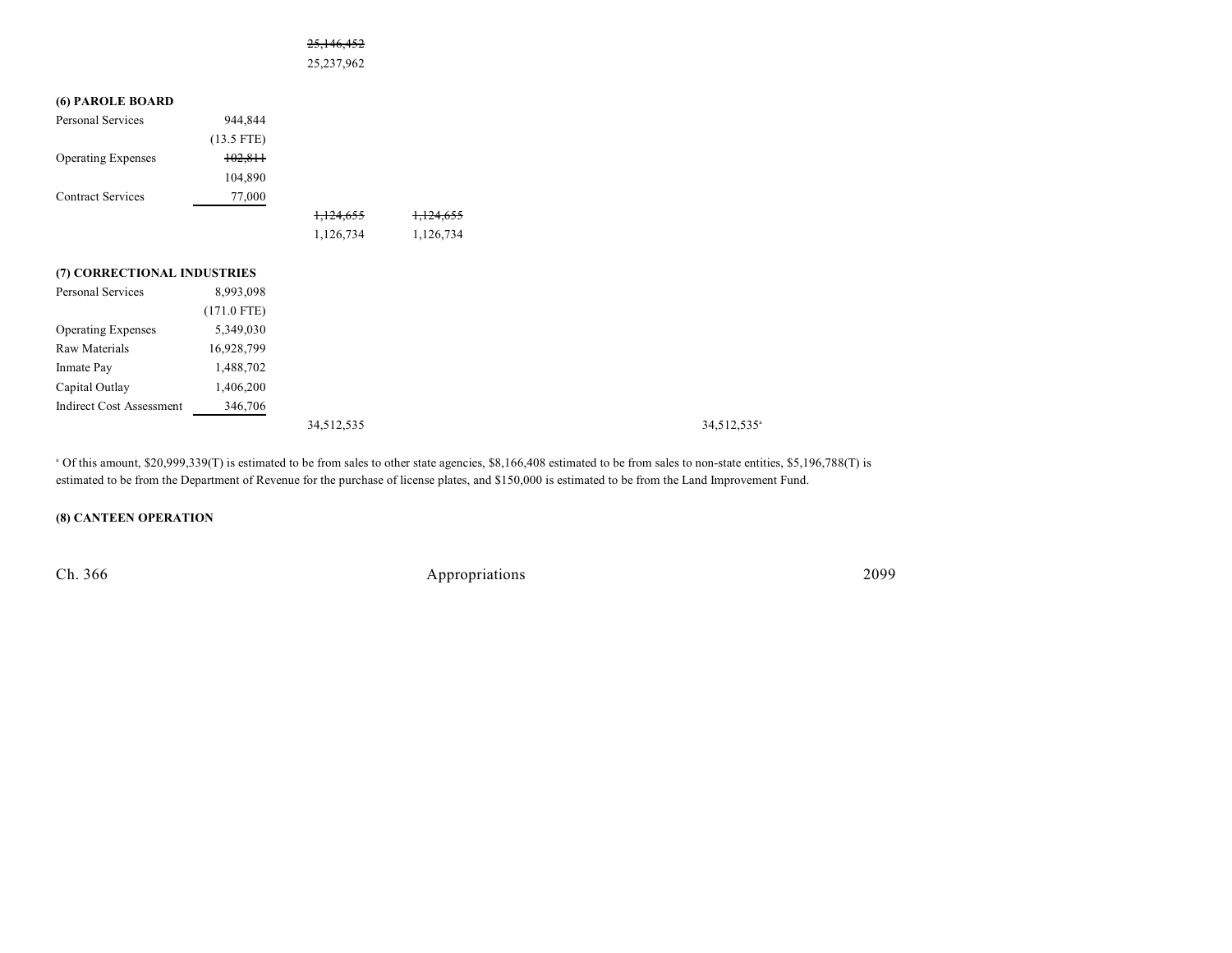|  |  | propriations |  |
|--|--|--------------|--|
|  |  |              |  |

|                                 |                                                          |              | APPROPRIATION FROM            |                                                |                      |                                       |                         |
|---------------------------------|----------------------------------------------------------|--------------|-------------------------------|------------------------------------------------|----------------------|---------------------------------------|-------------------------|
|                                 | ITEM &<br><b>SUBTOTAL</b>                                | <b>TOTAL</b> | <b>GENERAL</b><br><b>FUND</b> | <b>GENERAL</b><br><b>FUND</b><br><b>EXEMPT</b> | CASH<br><b>FUNDS</b> | CASH<br><b>FUNDS</b><br><b>EXEMPT</b> | FEDERAL<br><b>FUNDS</b> |
|                                 | \$                                                       | \$           | \$                            | \$                                             | \$                   | \$                                    | \$                      |
| Personal Services               | 1,108,151<br>1,155,281<br>$(23.7 + FFE)$<br>$(25.1$ FTE) |              |                               |                                                |                      |                                       |                         |
| <b>Operating Expenses</b>       | 9,179,580                                                |              |                               |                                                |                      |                                       |                         |
|                                 | 10,206,913                                               |              |                               |                                                |                      |                                       |                         |
| Inmate Pay                      | 34,986                                                   |              |                               |                                                |                      |                                       |                         |
| <b>Indirect Cost Assessment</b> | 48,052                                                   |              |                               |                                                |                      |                                       |                         |
|                                 | 67,548                                                   |              |                               |                                                |                      |                                       |                         |
| <b>START-UP COSTS</b>           | 16,192                                                   |              |                               |                                                |                      |                                       |                         |
|                                 |                                                          | 10,370,769   |                               |                                                |                      | 10,370,769*                           |                         |
|                                 |                                                          | 11,480,920   |                               |                                                |                      | 11,480,920 <sup>a</sup>               |                         |

<sup>a</sup> This amount shall be from sales revenues earned by the Canteen Operation.

#### **TOTALS PART II**

| $(CORRECTIONS)^{4, 5}$ | <del>\$589.304.017</del> | <del>\$531,107,461</del> | $$2,024,865$ <sup>*</sup> | <del>\$51.669.033</del> * | \$4,502,658 |
|------------------------|--------------------------|--------------------------|---------------------------|---------------------------|-------------|
|                        | \$590,226,690            | \$533.868.736            | $$1.939.302$ <sup>a</sup> | \$52,737,807 <sup>a</sup> | \$1,680,845 |

<sup>a</sup> Of these amounts,  $\frac{$29,063,651}{28,953,063}$  contains a (T) notation.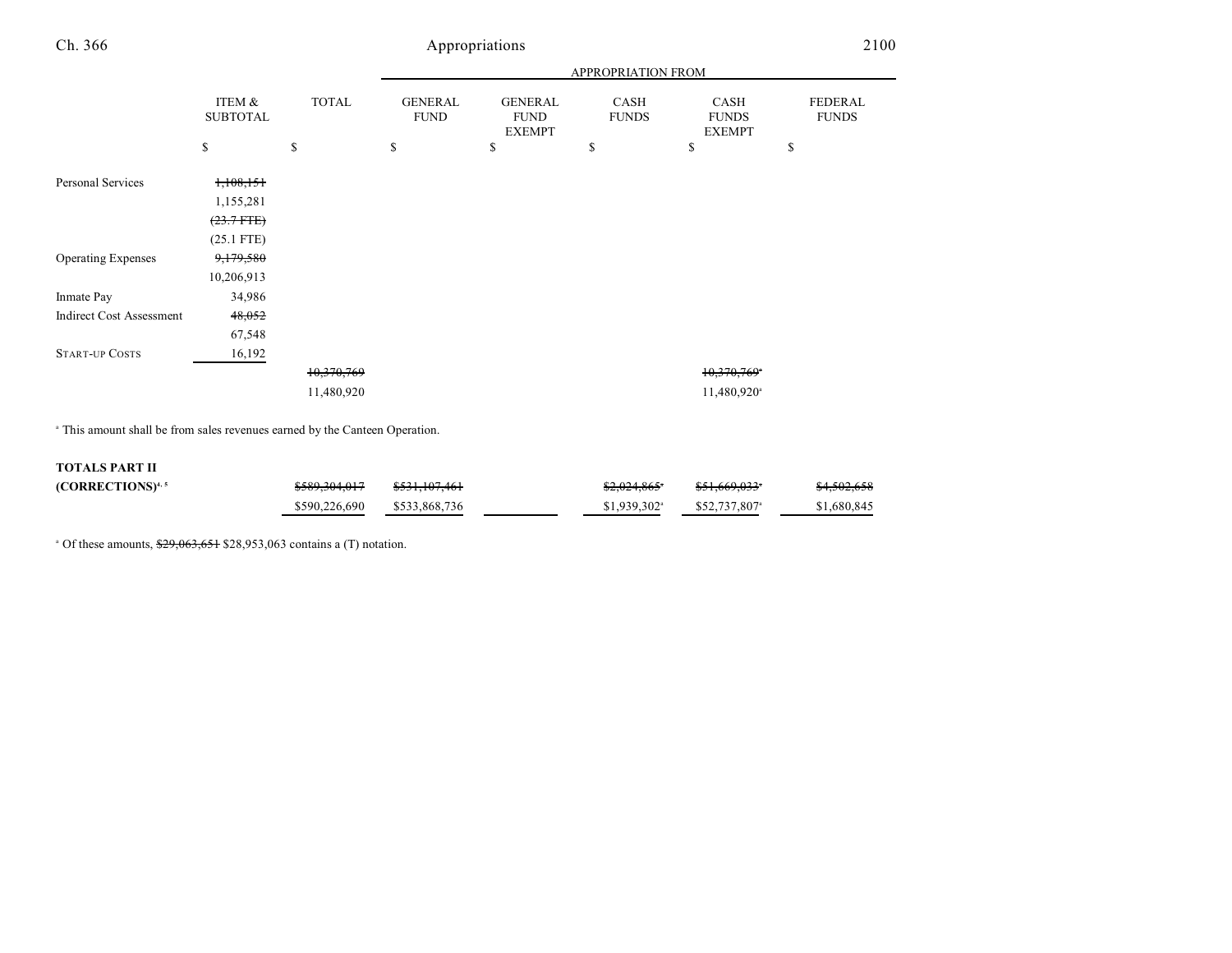FOOTNOTES -- The following statements are referenced to the numbered footnotes throughout section 2.

- 4 (Governor lined through this provision. See L. 2005, p. 2286.)
- 5 All Departments, Totals -- The General Assembly requests that copies of all reports requested in other footnotes contained in this act be delivered to the Joint Budget Committee and the majority and minority leadership in each house of the General Assembly. Each principal department of the state is requested to produce its rules in an electronic format that is suitable for public access through electronic means. Such rules in such format should be submitted to the Office of Legislative Legal Services for publishing on the Internet. It is the intent of the General Assembly that this be done within existing resources.
- 6 (Governor lined through this provision. See L. 2005, p. 2287.)
- 7 (Governor lined through this provision. See L. 2005, p. 2287.)
- 7a (Governor lined through this provision. See L. 2005, p. 2288.)
- 7b (Governor lined through this provision. See L. 2005, p. 2288.)
- 8 (Governor lined through this provision. See L. 2005, p. 2288.)
- 8a (Governor lined through this provision. See L. 2005, p. 2289.)
- 9 Department of Corrections, Inmate Programs, Drug and Alcohol Treatment Subprogram, Alcohol Treatment Program; and Drug Treatment Program -- It is the intent of the General Assembly that the Department of Corrections be allowed to transfer funds, as necessary, between the alcohol treatment program line item and the drug treatment program line item. The Department is requested to report in its annual budget submission to the Joint Budget Committee the amounts transferred between these line items and the total expenditures for each program.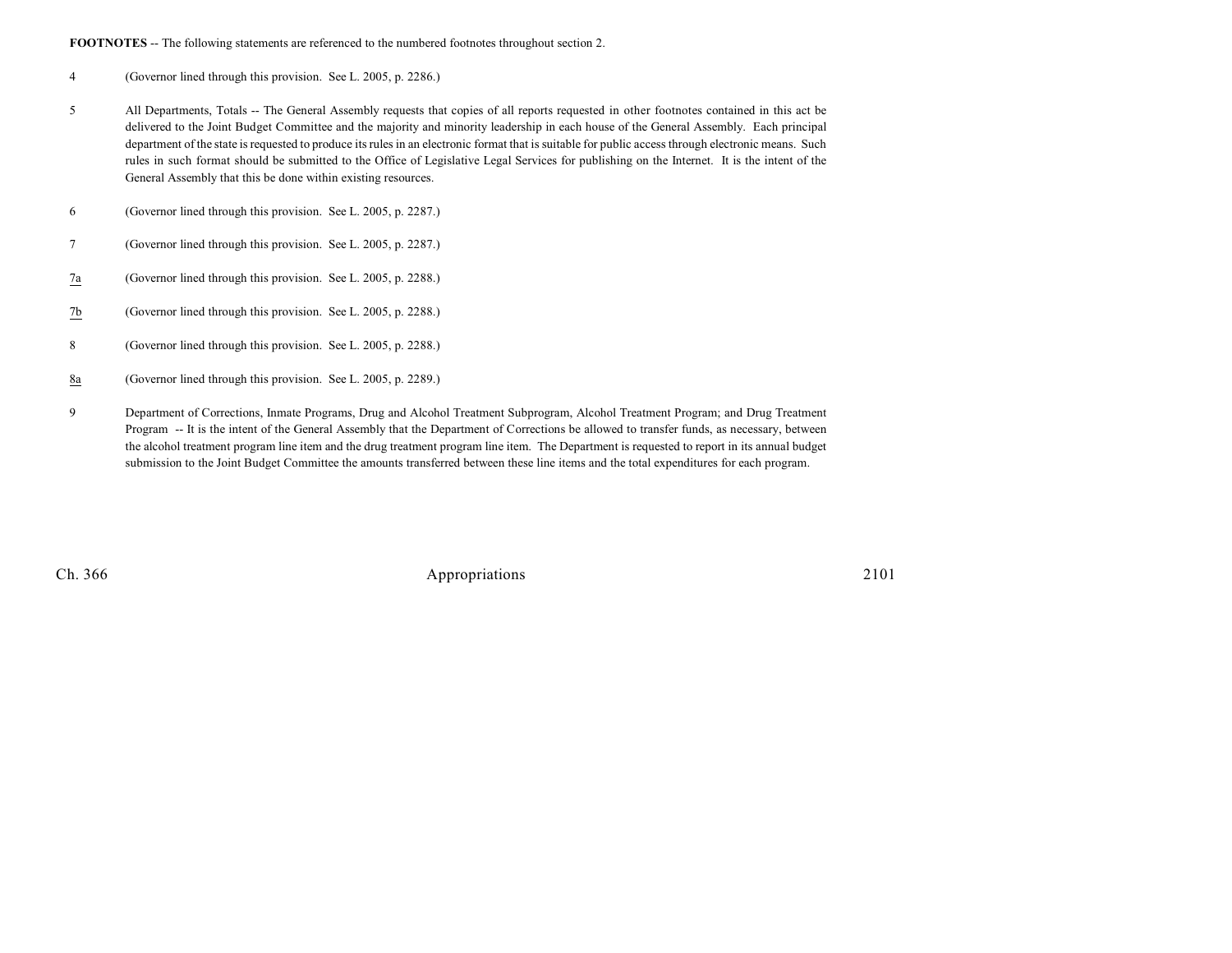|                 |              | APPROPRIATION FROM |                |              |               |                |  |
|-----------------|--------------|--------------------|----------------|--------------|---------------|----------------|--|
| ITEM &          | <b>TOTAL</b> | <b>GENERAL</b>     | <b>GENERAL</b> | CASH         | <b>CASH</b>   | <b>FEDERAL</b> |  |
| <b>SUBTOTAL</b> |              | <b>FUND</b>        | <b>FUND</b>    | <b>FUNDS</b> | <b>FUNDS</b>  | <b>FUNDS</b>   |  |
|                 |              |                    | <b>EXEMPT</b>  |              | <b>EXEMPT</b> |                |  |
| \$              |              |                    |                |              |               |                |  |

**SECTION 2.** Part II (1) (A), (1) (B) (2) and the affected totals of section 2 of chapter 427, Session Laws of Colorado 2004, as amended by section 2 of chapter 210 and section 1 of chapter 329, Session Laws of Colorado 2005, are amended to read:

#### Section 2. **Appropriation.**

### **PART II DEPARTMENT OF CORRECTIONS**

#### **(1) MANAGEMENT**

| (A) Executive Director's Office Subprogram <sup>3</sup> |            |              |                     |                     |
|---------------------------------------------------------|------------|--------------|---------------------|---------------------|
| Personal Services                                       | 3,678,791  | 3,576,650    |                     | $102, 141(T)^{a}$   |
|                                                         |            | $(56.1$ FTE) |                     | $(1.7$ FTE)         |
| Health, Life, and Dental                                | 13,078,656 | 12,652,775   | 25,737 <sup>b</sup> | $400,144^{\circ}$   |
|                                                         | 13,053,769 | 12,627,888   |                     |                     |
| Short-term Disability                                   | 412,248    | 396,802      | $1,108^b$           | 14,338 <sup>c</sup> |
| Salary Survey and Senior                                |            |              |                     |                     |
| <b>Executive Service</b>                                | 6.060.921  | 5,853,322    | 24.724 <sup>b</sup> | 182,875°            |
| Performance-based Pay                                   |            |              |                     |                     |
| Awards                                                  | 3,356,948  | 3,205,885    | $16.785^{\circ}$    | 134,278°            |
| Shift Differential                                      | 5,363,943  | 5,339,038    |                     | $24,905^{\circ}$    |
| Workers' Compensation                                   | 5,494,271  | 5,292,082    |                     | 202,189°            |
| <b>Operating Expenses</b>                               | 399,675    | 376,856      |                     | $22,819(T)^a$       |
|                                                         |            |              |                     |                     |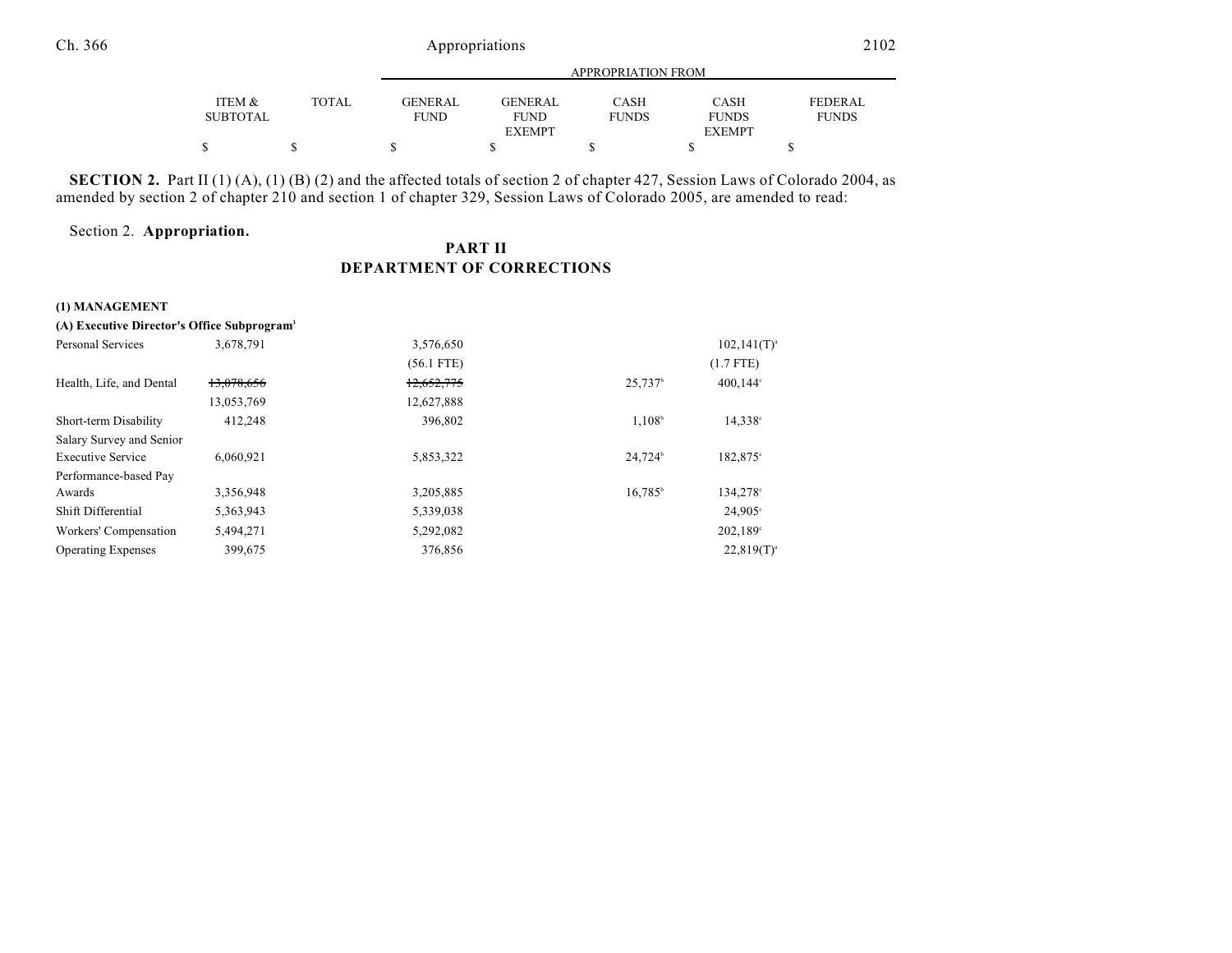| Legal Services for 17,727       |                        |           |                     |                           |         |
|---------------------------------|------------------------|-----------|---------------------|---------------------------|---------|
| hours                           | 1,589,397 <sup>+</sup> | 1,549,007 |                     | $40,390^{\circ}$          |         |
|                                 | 1,614,284 <sup>d</sup> | 1,573,894 |                     |                           |         |
| Payment to Risk                 |                        |           |                     |                           |         |
| Management and Property         |                        |           |                     |                           |         |
| Funds                           | 2,748,410              | 2,693,441 |                     | 54,969 <sup>c</sup>       |         |
| Leased Space                    | 2,282,910              | 2,056,339 | 28,500 <sup>b</sup> | 198,071 <sup>e</sup>      |         |
| Capitol Complex Leased          |                        |           |                     |                           |         |
| Space                           | 160,269                | 121,798   |                     | 38,471 <sup>°</sup>       |         |
| <b>Inspector General Grants</b> | 311,399                |           |                     | 53,979 $(T)$ <sup>f</sup> | 257,420 |
| Trinidad Lawsuit                |                        |           |                     |                           |         |
| Settlement                      | 571,451                | 571,451   |                     |                           |         |
|                                 | 45,509,289             |           |                     |                           |         |

<sup>a</sup> These amounts shall be from State Victims Assistance and Law Enforcement funds appropriated in the Department of Public Safety, Division of Criminal Justice.

<sup>b</sup> These amounts shall be from fees collected for monitoring private prisons.

 Of these amounts, \$900,507 shall be from sales revenues earned by Correctional Industries, and \$153,581 shall be from sales revenues earned by the Canteen <sup>c</sup> Operation.

<sup>d</sup> Of this amount, \$1,091,451 shall be used to purchase 17,727 hours of legal services from the Department of Law, \$416,200 shall be used to contract for legal services from private firms for litigation related to the construction of the Trinidad Correctional Facility, and \$81,746 shall be used to contract for legal services from private firms for litigation related to the Rifle Correctional Center.

 $\degree$ These amounts shall be from sales revenues earned by Correctional Industries.

<sup>f</sup> This amount shall be from federal funds transferred from the Division of Criminal Justice in the Department of Public Safety.

#### **(B) External Capacity Subprogram**

(2) Payments to House State Prisoners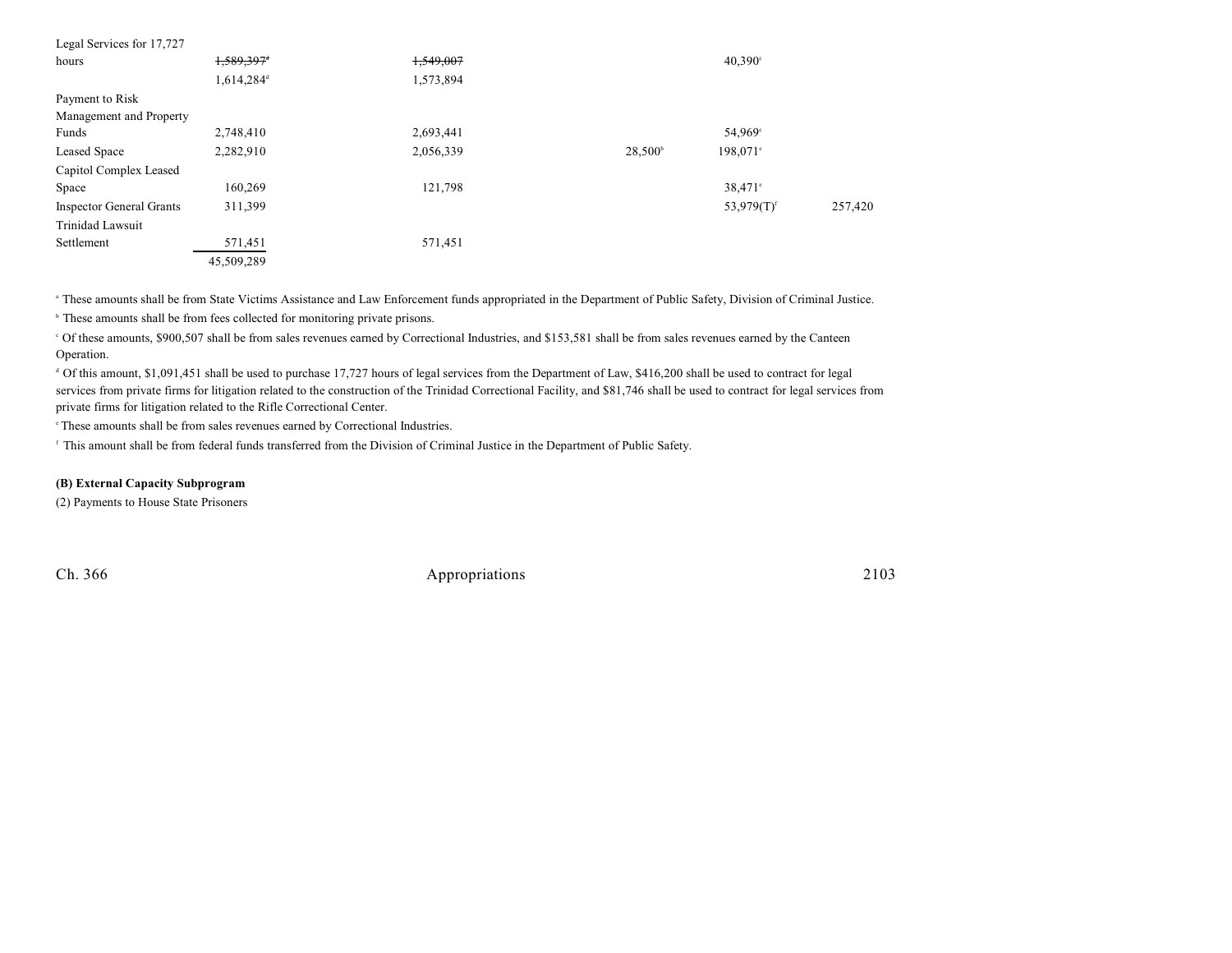|                                                            |                           |              |                               |                                                | APPROPRIATION FROM   |                                              |                                |
|------------------------------------------------------------|---------------------------|--------------|-------------------------------|------------------------------------------------|----------------------|----------------------------------------------|--------------------------------|
|                                                            | ITEM &<br><b>SUBTOTAL</b> | <b>TOTAL</b> | <b>GENERAL</b><br><b>FUND</b> | <b>GENERAL</b><br><b>FUND</b><br><b>EXEMPT</b> | CASH<br><b>FUNDS</b> | <b>CASH</b><br><b>FUNDS</b><br><b>EXEMPT</b> | <b>FEDERAL</b><br><b>FUNDS</b> |
|                                                            | \$                        | \$           | \$                            | <sup>\$</sup>                                  | \$                   | \$                                           | \$                             |
| Payments to local jails at a<br>rate of \$46.49 per inmate |                           |              |                               |                                                |                      |                                              |                                |
| per day.                                                   | 9,716,573                 |              | 9,716,573                     |                                                |                      |                                              |                                |
|                                                            | 12,187,400                |              | 12,187,400                    |                                                |                      |                                              |                                |
| Payments to private<br>prisons at a rate of \$49.56        |                           |              |                               |                                                |                      |                                              |                                |
| per inmate per day <sup>4</sup>                            | 55,092,372                |              | 51,987,947                    |                                                |                      | 3,104,425                                    |                                |
|                                                            | 52,029,490                |              | 49,517,120                    |                                                |                      | 2,512,370 <sup>a</sup>                       |                                |
| Payments to out-of-state<br>private prisons at a rate of   |                           |              |                               |                                                |                      |                                              |                                |
| \$51.00 per inmate per day                                 | 2,252,415                 |              | 2,252,415                     |                                                |                      |                                              |                                |
| <b>Community Corrections</b>                               |                           |              |                               |                                                |                      |                                              |                                |
| Programs                                                   | 2,213,348                 |              | 2,213,348                     |                                                |                      |                                              |                                |
|                                                            | 69,274,708                |              |                               |                                                |                      |                                              |                                |
|                                                            | 68,682,653                |              |                               |                                                |                      |                                              |                                |

<sup>a</sup> This amount shall be from the state criminal alien assistance program cash fund created in Section 17-1-107.5, C.R.S.

115,835,797 115,243,742

**TOTALS PART II**